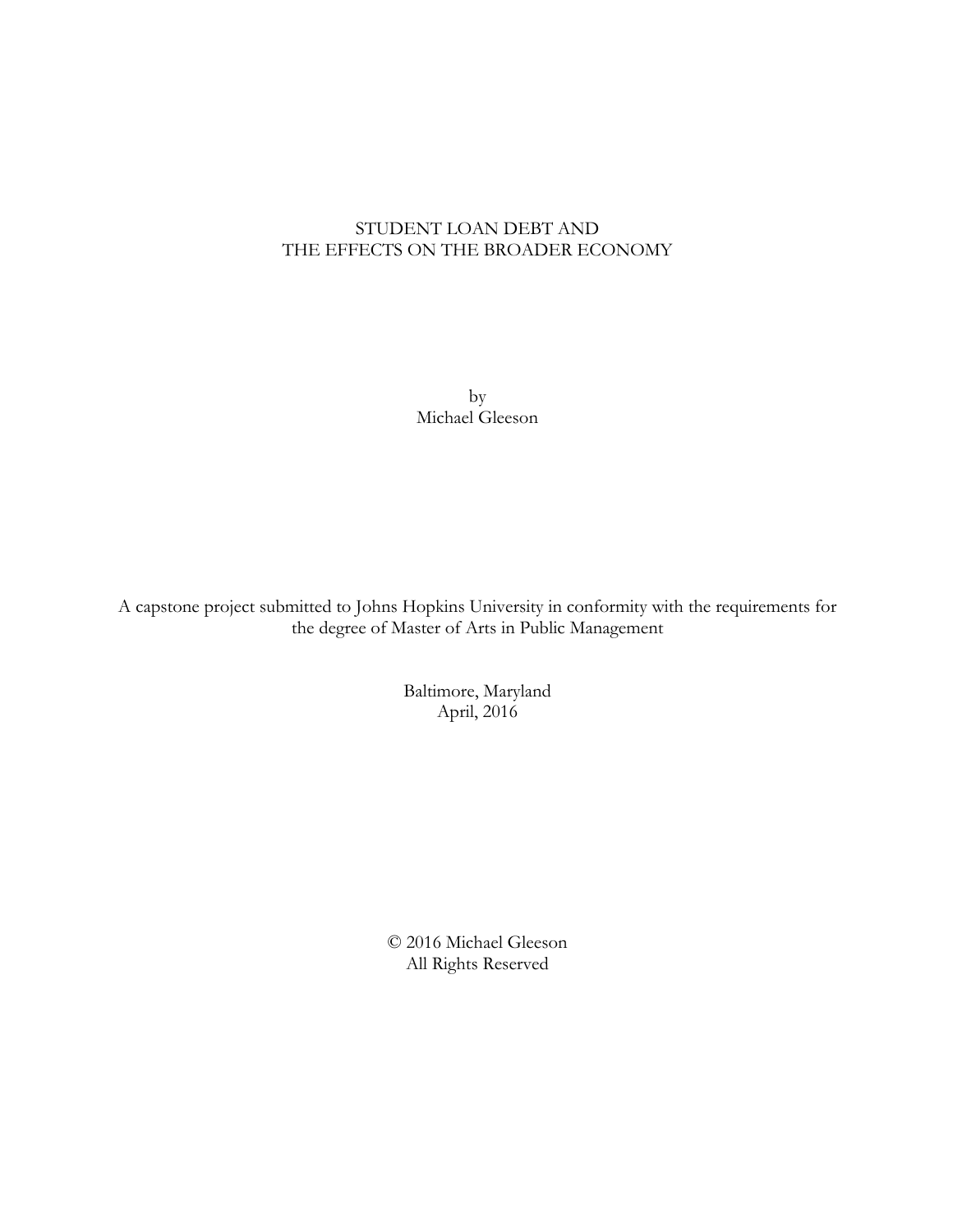### **ABSTRACT**

This paper examines the student loan debt crisis that is bubbling up in America today. Many politicians have offered political solutions to the crisis, ranging from providing student loan debt relief for to allowing student loan debt borrowers to refinance their debt. This paper examines the history student loan debt crisis, examines the two propose solutions mentioned above, and does offers an analysis of them.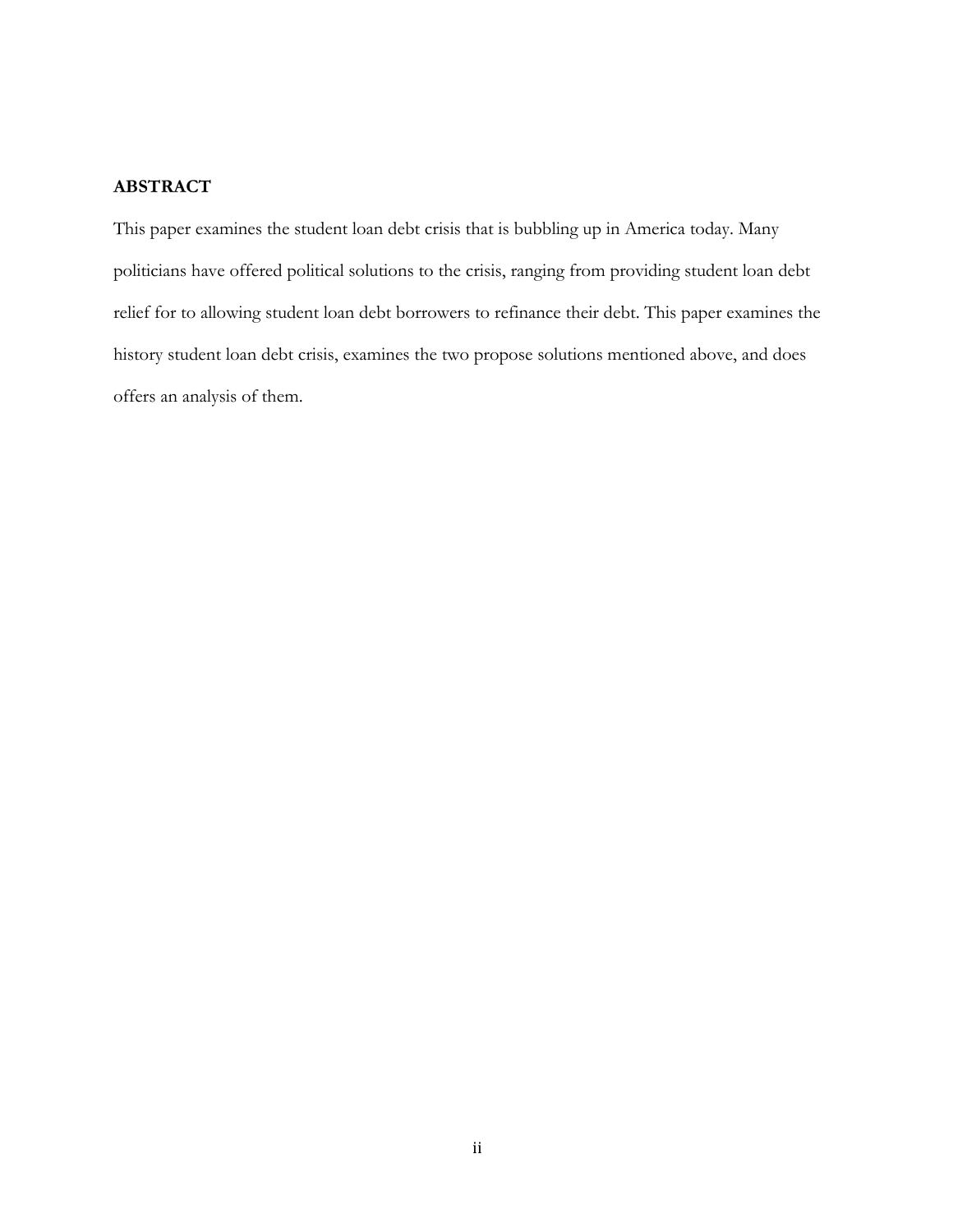## TABLE OF CONTENTS

Action-Forcing Event – Page 1

Statement of the problem – Page 1

History – Page 4

Background – Page 15

Policy Proposal – Page 24

Policy Analysis – Page 27

Political Analysis – Page 30

Recommendations – Page 35

Curriculum Vita – Page 37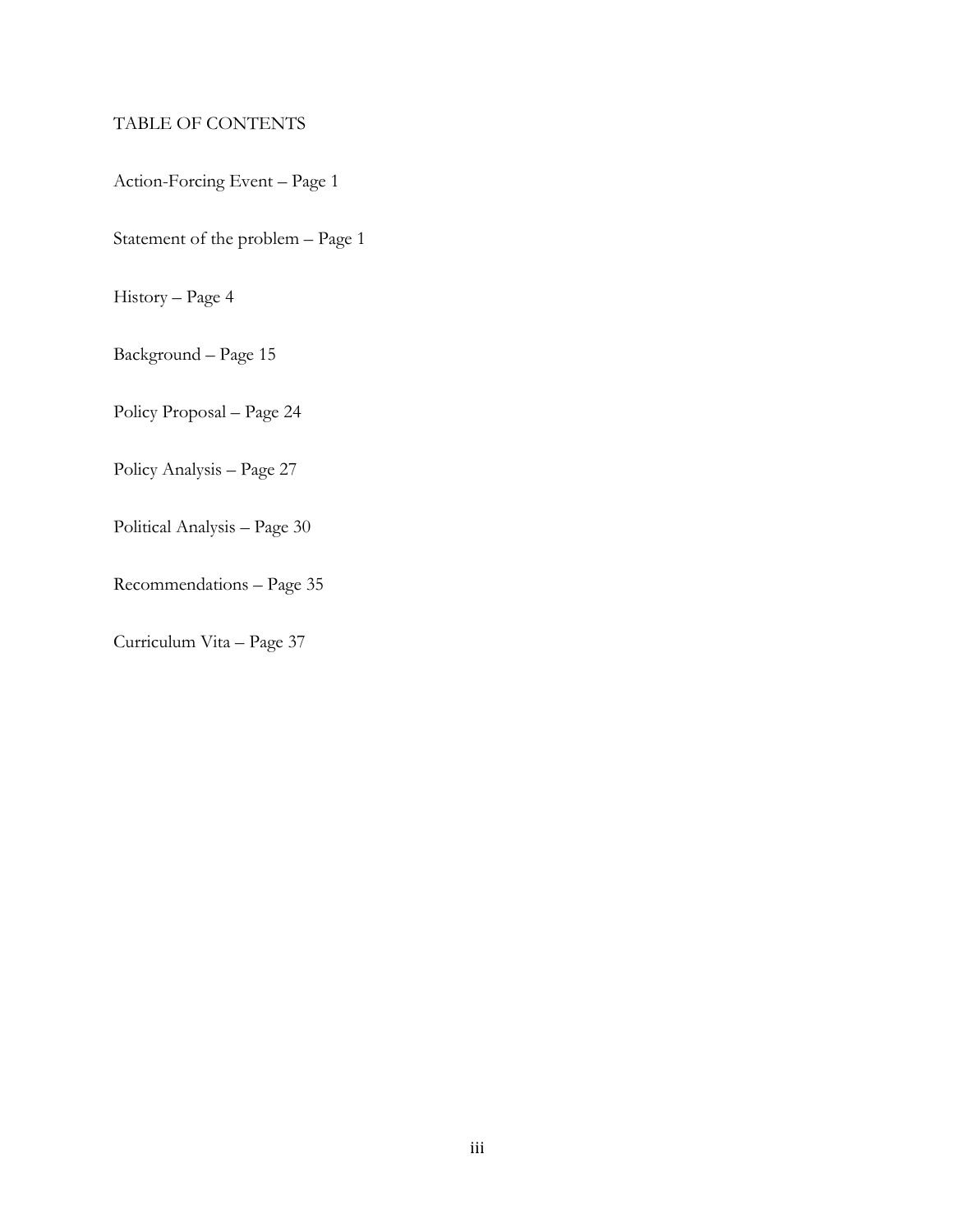# **LIST OF TABLES**

Table 1: Percent of Households with Outstanding Student Loans, Page 39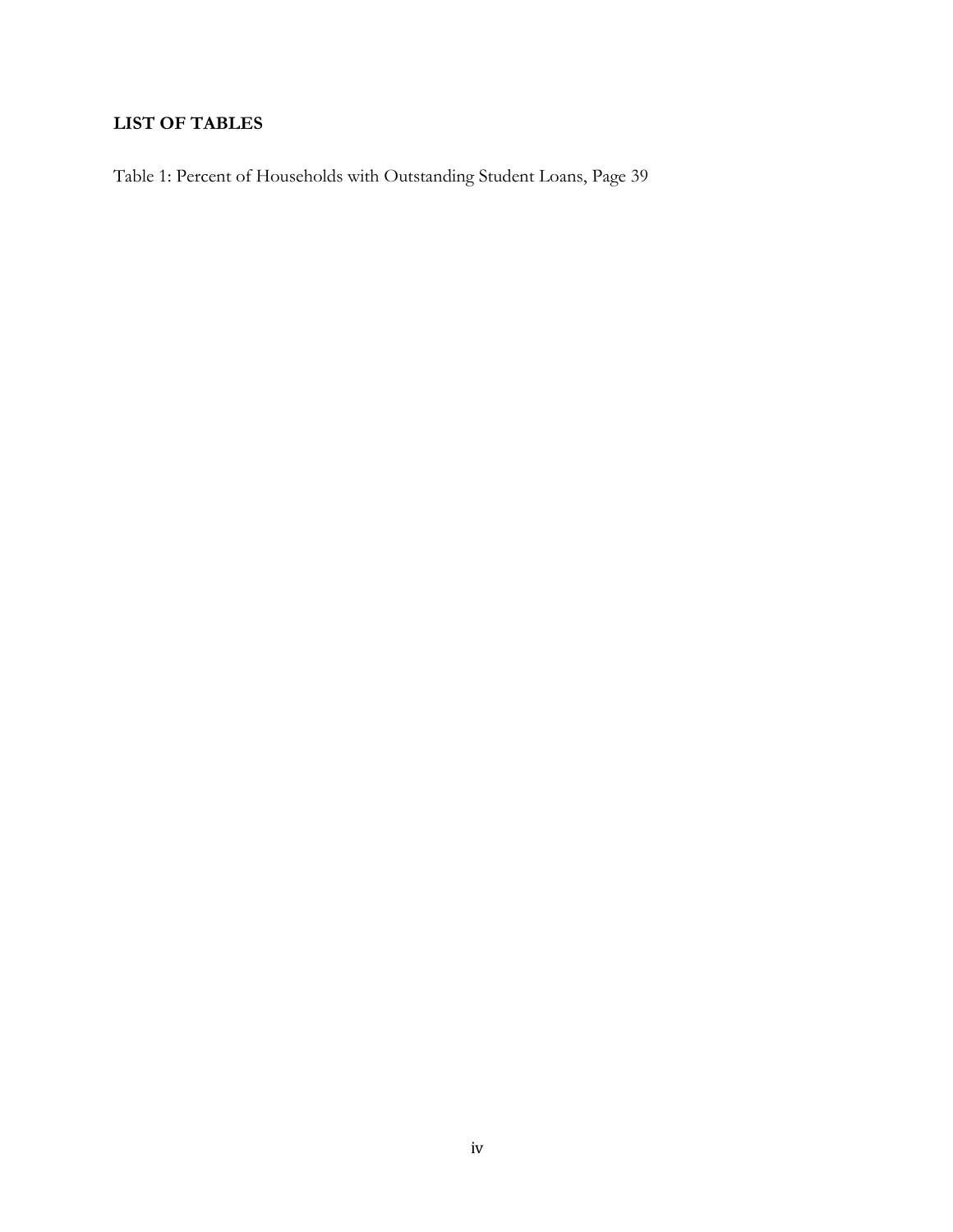# **MEMORANDUM**

**Date:** May 5, 2016 **To:** Rep. Jim McDermott **From:** Michael Gleeson **Re:** Growth of Student Loan Debt and Its Effects on the Broader Economy

### **Action-Forcing Event:**

Retirement is on the horizon. Ten months remain in your congressional term. Your top legislative priority, as you have explained it to the staff, is to continue to raise awareness of and try to get movement on student loan debt issues.<sup>1</sup>

## **Statement of the Problem:**

Rising levels of student debt are having a profound effect on younger borrowers and the economy, crowding out other investments, slowing the growth of the economy, and changing the pace at which young adults start families and buy homes.

This is not to downplay the importance of education. Individuals with a college degree earn greater than a million dollars more in their lifetime and have a lower unemployment rate than to those with a high school diploma.<sup>2</sup>

But the effects of student debt are profound and warrant the attention of policymakers.

<sup>&</sup>lt;sup>1</sup> Jim McDermott, Interviewed by Michael Gleeson, March 15, 2016.<br><sup>2</sup> Ann Marie Wiersch, The Cost of College: Student Loan Debt on the Rise, Federal Reserve Bank of Cleveland, January 31, 2014.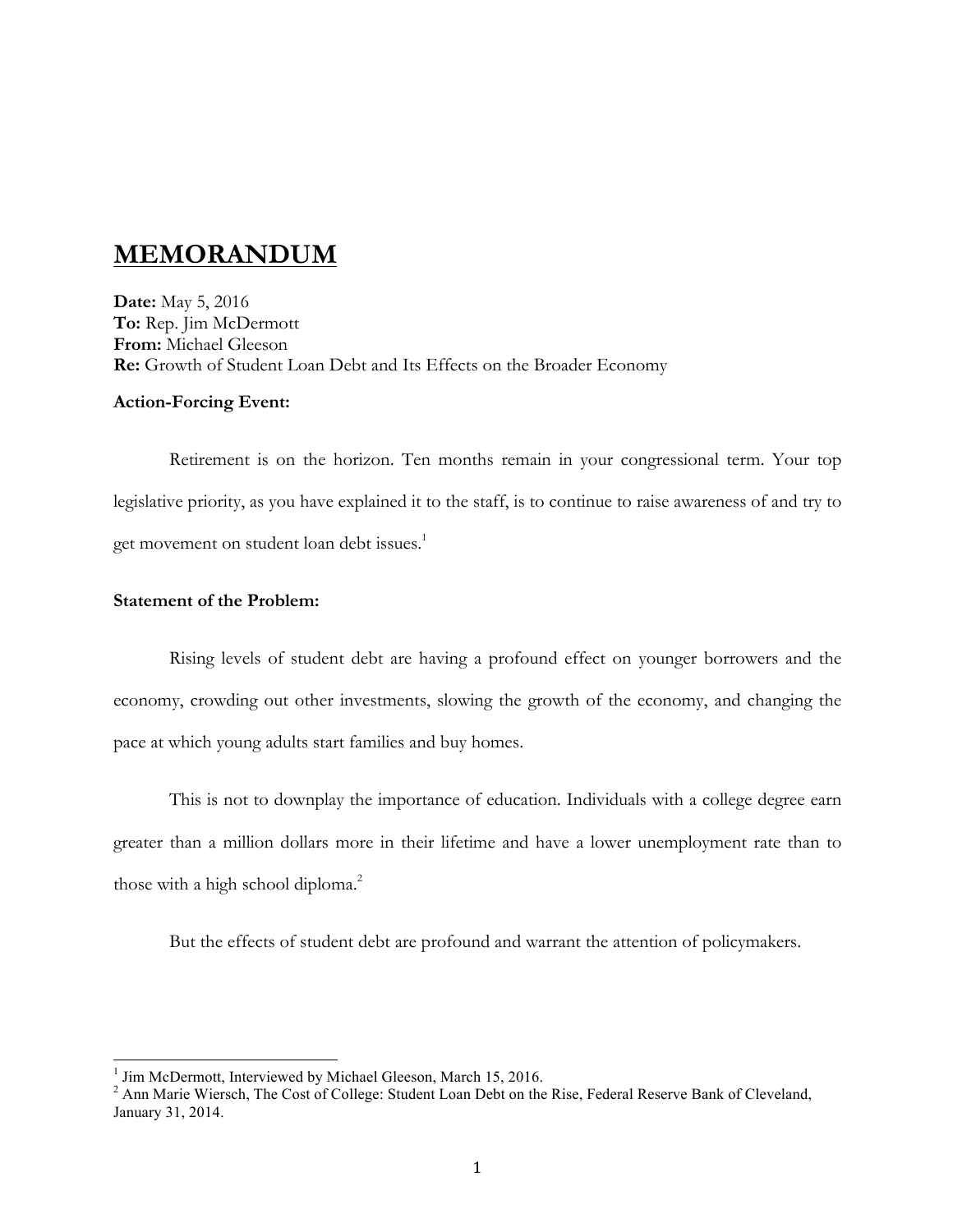The Federal Reserve Bank of Cleveland reported "the effects of mounting financial obligations associated with student loans go beyond student borrowers and their families. The drag on economic growth is becoming more evident as debt levels rise, and the effects are likely to be felt far into the future."<sup>3</sup>

The rise in student loans of the past decade is staggering. From 2004 to 2012, the pool of student loan borrowers grew 69 percent, from 23 million borrowers to 39 million borrowers. At the same time the amount that the average borrower had in loans skyrocketed by 70 percent, from \$15,000 to \$25,000. <sup>4</sup>

The amount of debt that is being accumulated is "considerably larger than amounts incurred by past cohorts," and the effect of this rising debt is affecting America's younger student loan borrowers.5

Retirement savings might be affected by the burden of high levels of student loan debt, according to the Consumer Protection Financial Bureau. Saving for retirement early on is important. Diverting funds from savings to pay student loans affects the total amount that individuals with student loans will eventually be able to save, forcing these individuals to rely more heavily on another form of income in retirement, namely Social Security.<sup>6</sup>

<sup>&</sup>lt;sup>3</sup> Ann Marie Wiersch, The Cost of College: Student Loan Debt on the Rise, Federal Reserve Bank of Cleveland, January 31, 2014.

<sup>4</sup> David P. Smole, A Snapshot of Student Loan Debt, Congressional Research Service, March 23, 2015.

<sup>5</sup> David P. Smole, A Snapshot of Student Loan Debt, Congressional Research Service, March 23, 2015.

<sup>6</sup> Ann Marie Wiersch, The Cost of College: Student Loan Debt on the Rise, Federal Reserve Bank of Cleveland, January 31, 2014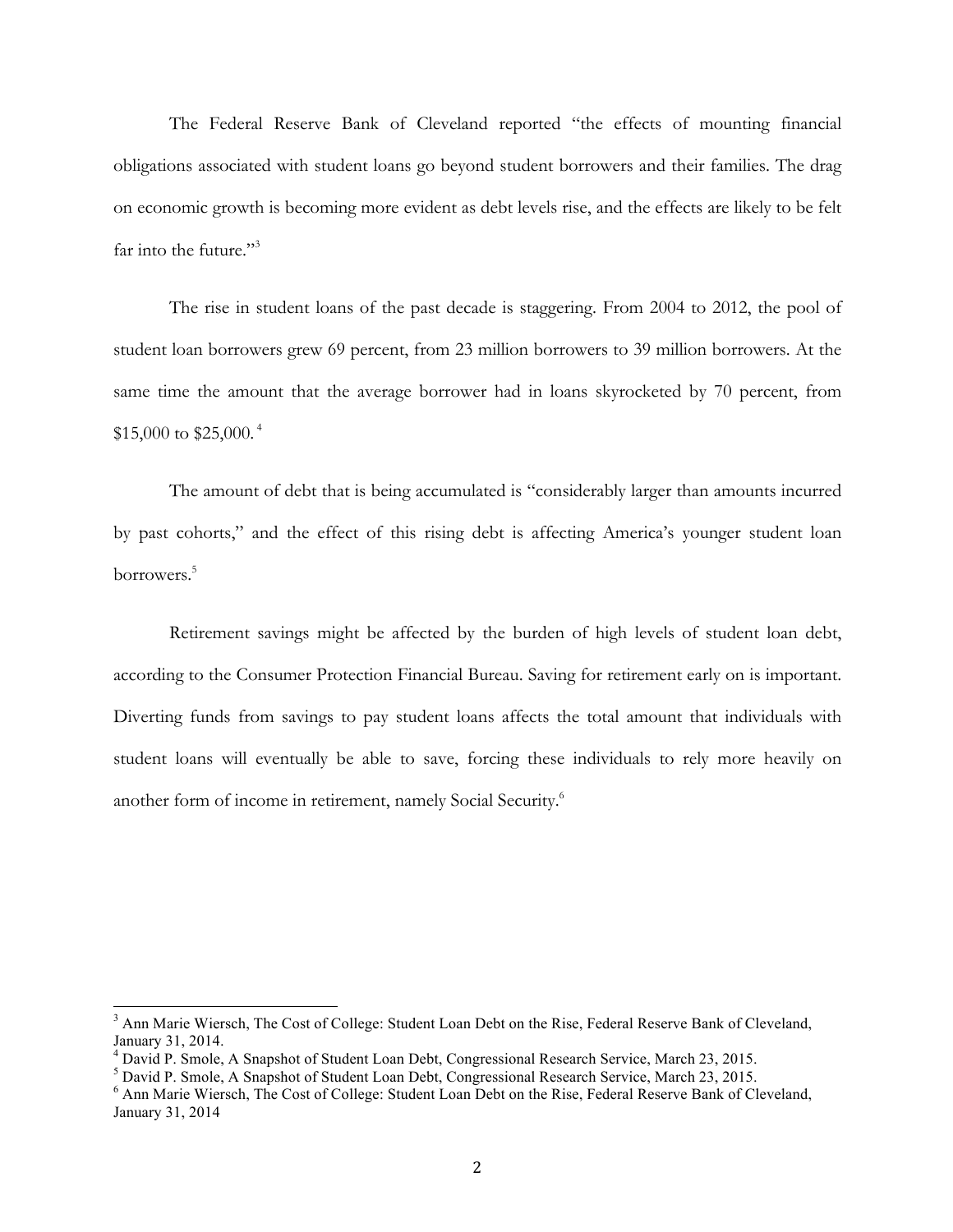The housing market, a large part of the American economy, is not immune from the negative effects of the higher levels of student loan debt in the economy. The housing industry represents 17 to 18 percent of the gross domestic product of the United States.<sup>7</sup>

According to Lawrence Yun, chief economist for the National Realtors Association, individuals 34 years-old or younger are in the prime period of their lives for purchasing a home.<sup>8</sup>

"Over 80 percent of millennial buyers consider their home purchase a good financial investment, and the desire to own a home of their own was the top reason given by millennials for their purchase," he said. "Fixed monthly payments and the long-term financial stability homeownership can provide are attractive to young adults despite them witnessing the housing downturn and subsequent slow recovery in the early years of their adulthood."9

Despite the positive feelings about the financial stability that comes with buying a home, millennials, buyers under 34 years-old, find that "repaying student debt has made it very difficult to save for a down payment," Yun said.

The Boston Federal Reserve Bank found that "homeownership rates for households with student loan debt is always below the rate for households without student loan debt."<sup>10</sup>

Family formations have suffered as a result of the increasing level of debt young people are taking on to fund their higher education. "Financial obligations associated with student debt

<sup>&</sup>lt;sup>7</sup> Housing's Contribution to Gross Domestic Product (GDP), National Association of Home Builders, https://www.nahb.org/en/research/housing-economics/housings-economic-impact/housings-contribution-to-grossdomestic-product-gdp.aspx.<br><sup>8</sup> NAR Generational Survey: Millennials Lead All Buyers, Most Likely to Use Real Estate Agent, National

Association of Relators, March 11, 2015.  $9$  Ibid.

<sup>&</sup>lt;sup>10</sup> Daniel Cooper and J. Christina Wang, Student Loan Debt and Economic Outcomes, Federal Reserve Bank of Boston, October 2014.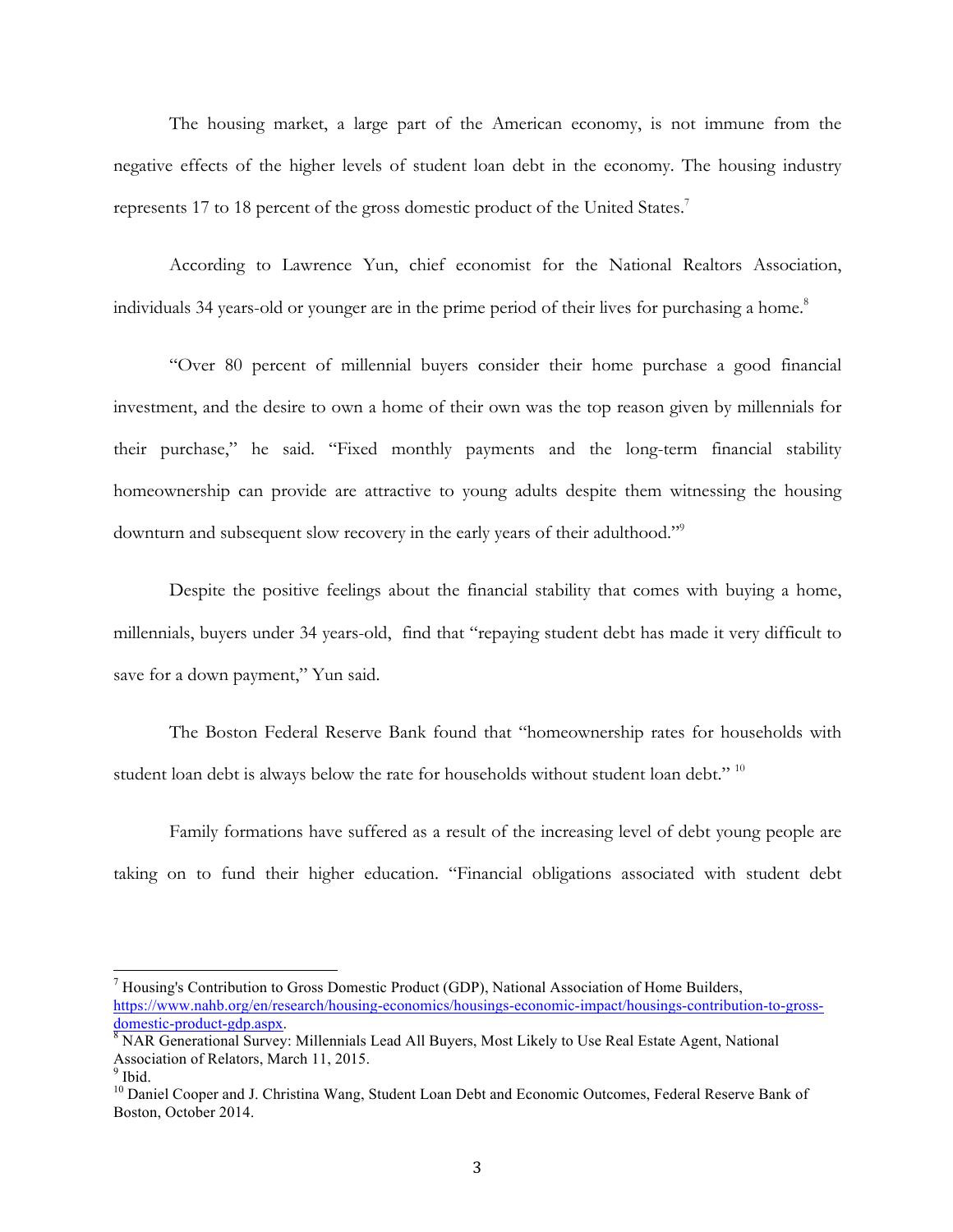decrease borrowers' ability to take on additional expenses, making them less likely to move out of their parents' home and creating a drag on household formation."11

Lower household formations have a direct effect on the economy, according to Moody's Analytics. Each new household formed creates \$145,000 of economic impact.<sup>12</sup>

## **HISTORY**

#### **World War II**

America switched its attention to the war effort in the late 1930s and early 1940s. Everything from durable goods to investment in education slowed down as the economy mobilized for war. But with the end of the Second World War in 1945, millions of American GIs turned their attention to advancing their lives.

The Servicemen's Readjustment Act of 1944, known commonly as the GI Bill, helped those who served in WWII cover tuition, books and living expenses for a year of full-time schooling plus an additional month for each additional month beyond a year of service in the armed forces. For many this provided the resources needed to get a bachelor's degree.<sup>13</sup> This program helped rejumpstart higher education in this country allowing as many as 4.4 million veterans to go to college.<sup>14</sup> This benefit was limited to the men who were in military service during the war, but the larger question around the cost of college would soon gain national prominence.

<sup>&</sup>lt;sup>11</sup> Ann Marie Wiersch, The Cost of College: Student Loan Debt on the Rise, Federal Reserve Bank of Cleveland, January 31, 2014.

<sup>&</sup>lt;sup>12</sup> Ann Marie Wiersch, The Cost of College: Student Loan Debt on the Rise, Federal Reserve Bank of Cleveland, January 31, 2014.<br><sup>13</sup> A Robert B. Archibald, "Redesigning the Financial Aid System: Why Colleges and Universities Should Switch

Roles with the Federal Government," Johns Hopkins University Press, p. 28.

 $14$  Ibid.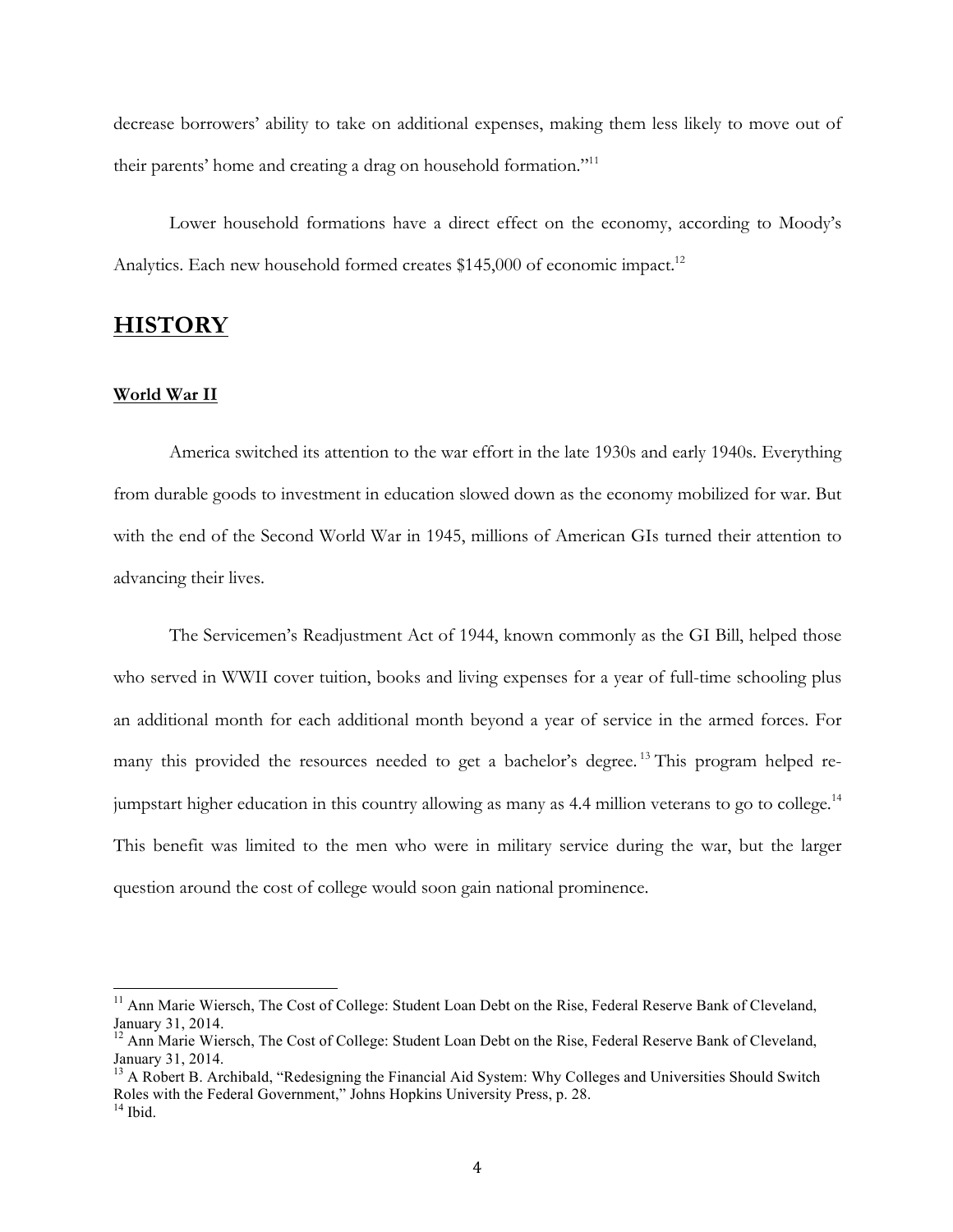After the war ended, a national discussion about the cost of college began to spring up. In 1946, a group of 28 scholars and layman, headed by George F. Zook, president of the American Council on Education, was charged by President Truman with producing a report on higher education.15 The Higher Education for American Democracy report, a six volume report released in 1947, "created arguably for the first time, a national rhetoric on higher education."16 The report said:

> 'The commission concluded that the decision as to who shall go to college is at present influenced far too much by economic consideration.' It decreed that the only factors that should limit enrollment were the ability and interest of the student.<sup>17</sup>

The report was greeted with calls of "totalitarianism"<sup>18</sup> as the federal government proposed to play a larger role in delivering financial aid to students to help level the playing field for access to higher education. Up to this point in history, the role of financial aid had been left largely to the states via the  $10^{th}$  amendment.

The report concluded that even in 1947 the cost of attending college posed a serious barrier for many students who wanted to achieve a better life for themselves. One of the problems with the system as it was in 1947 was that the cost of tuition was leaving behind a "vast pool of potential leaders and socially competent citizens."<sup>19</sup> This problem could not be tolerated and threatened to create a segregated society based on education.

<sup>&</sup>lt;sup>15</sup> "The President's Commission Higher Education for Democracy, 1947" University of Illinois, http://courses.education.illinois.edu/eol474/sp98/truman.html, accessed on February 19, 2016.<br><sup>16</sup> P. Hutcheson, "The 1947 President's Commission on Higher Education and the national rhetoric on higher

education policy." History of Higher Education Annual, 22.

<sup>&</sup>lt;sup>17</sup> Claire Gilbert and Donald E. Heller, "The Truman Commission and its Impact on Federal Higher Education Policy From 1947 to 2010", November 2010.

<sup>&</sup>lt;sup>18</sup> Claire Gilbert and Donald E. Heller, "The Truman Commission and its Impact on Federal Higher Education Policy From 1947 to 2010", November 2010.

 $19$  Ibid.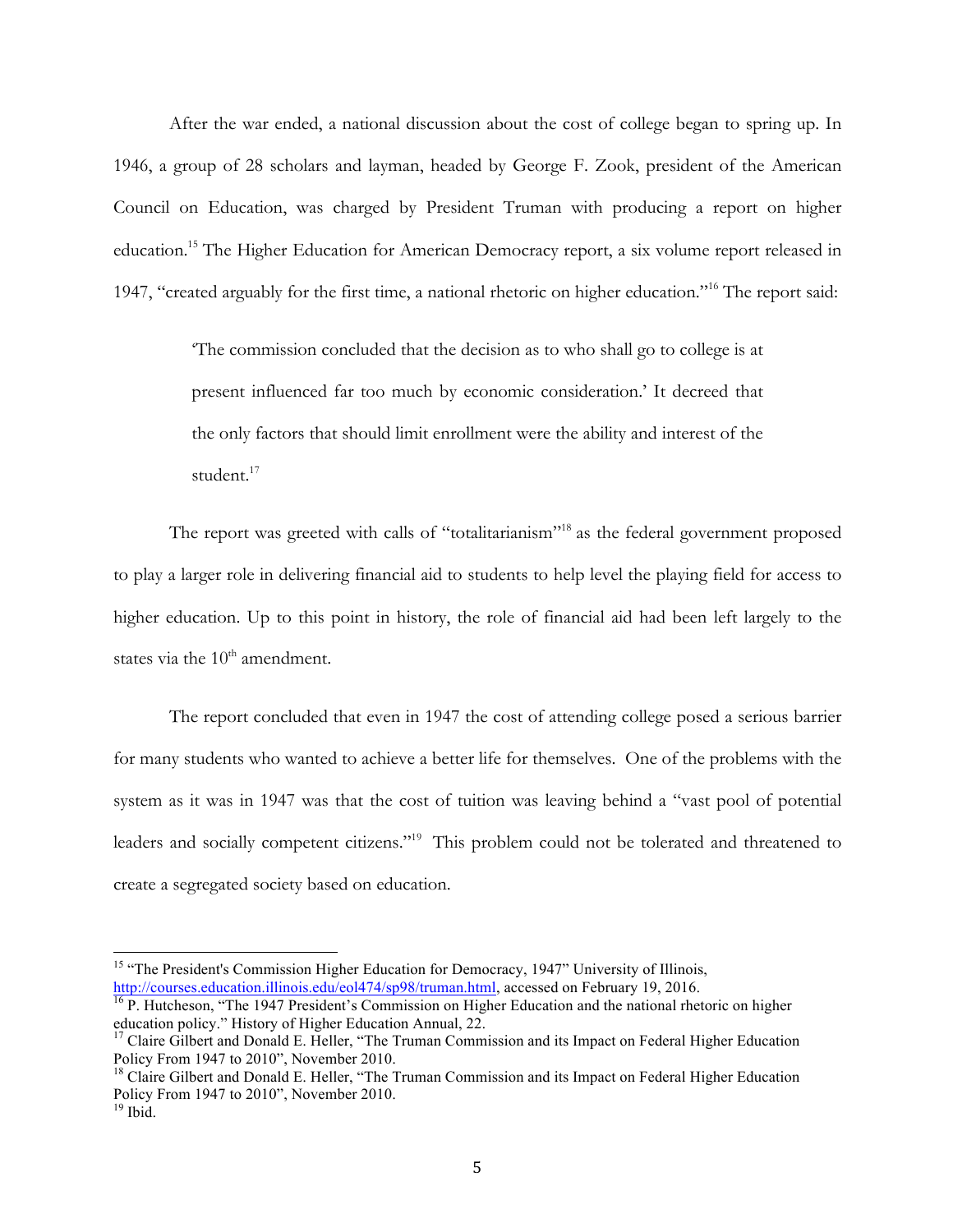The democratic community cannot tolerate a society based upon education for the well-to-do alone. If college opportunities are restricted to those in the higher income brackets, the way is open to the creation and perpetuation of a class society which has no place in the American way of life. $20$ 

### **The Cold War and Student Loans**

At a time when America was deadlocked with the Soviet Union, a single action by America's rival shook the nation and forced it to rethink how it dealt with its own education system.

In 1957, the Soviets had bested the United States in the space race by launching Sputnik. The small Soviet satellite circled the earth sending shock waves through the American psyche.

Americans were unprepared for the Soviet satellite and did not realize how much the Soviets had poured into their own educational system.

Speaking to the National Press Club in 1958, U.S. Commissioner of Education, Lawrence G. Derthick, said:

> What we have seen has amazed us in one outstanding particular: we were not prepared for the degree to which the U.S.S.R is committed to education as a means of national advancement. Everywhere we went we saw indications after indication of what we could only conclude amounted to a total commitment to education.<sup>21</sup>

<sup>&</sup>lt;sup>20</sup> William Barclay Allen and Carol M. Allen, "Habits of Mind: Fostering Access and Excellence in Higher Educationm," Johns Hopkins University Press, p. 102.

<sup>&</sup>lt;sup>21</sup> Clearance B. Lindquist, "NDEA Fellowship for college teaching 1958-68", U.S. Department of Health, Education and Welfare, 1971.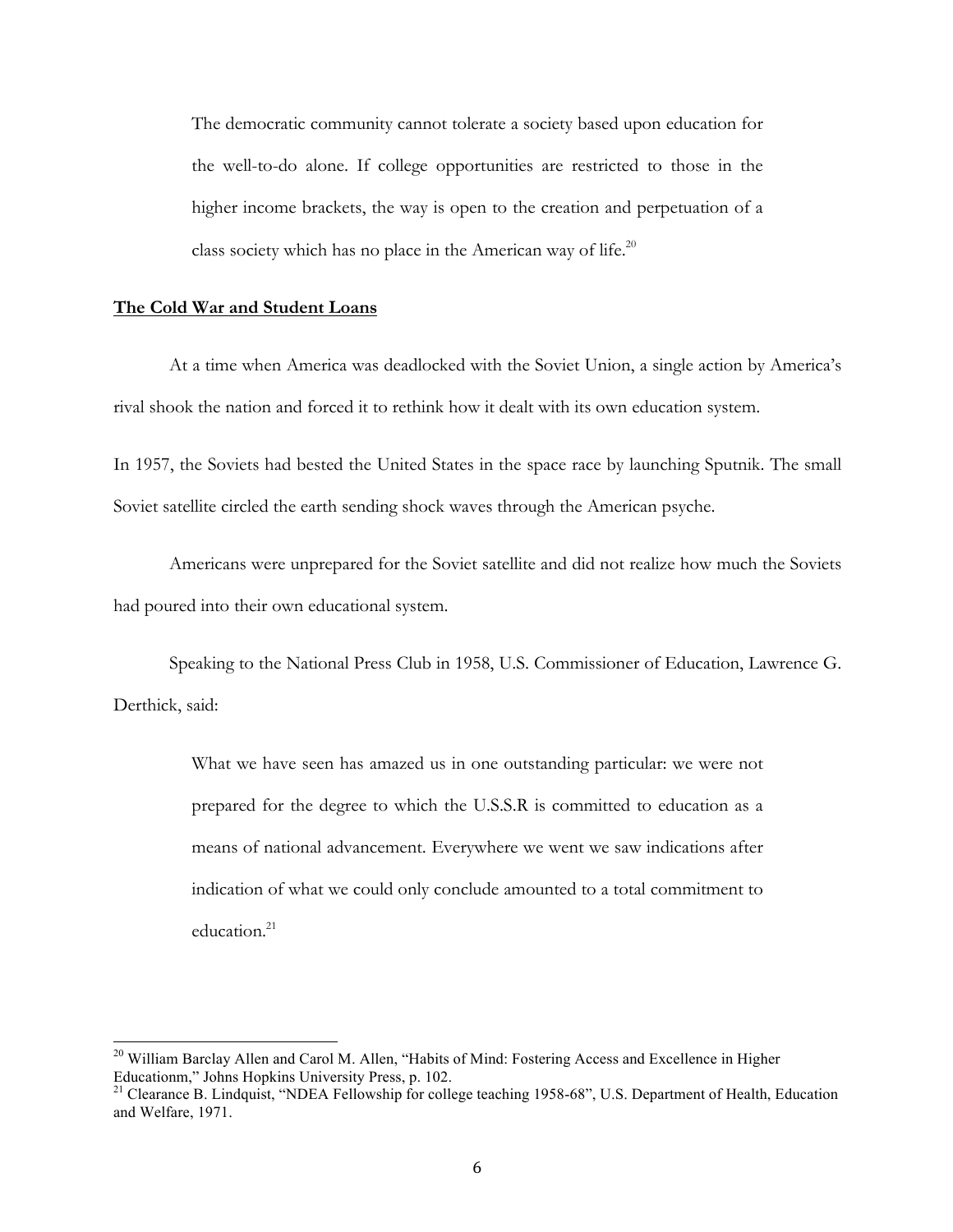Congress, too, felt the pressure of the space launch. In the  $85<sup>th</sup> Congress$  (1957-1958), nearly 1,500 bills were introduced that dealt wholly or partly with education.<sup>22</sup>

On January 8, 1958, Rep. Carl Elliott, chairman of the Special Subcommittee on Education of the House Education and Labor Committee said that the launch of Sputnik "suddenly awakened [the American people] to some of the shortcomings of our educational system. Today, no one believes our education system is superior because it is American. Our proud complacency has vanished."<sup>23</sup>

To bolster America's education system, Congress embarked on passing what would become the National Defense Education Act (NDEA) of 1958.

Looking at the Congressional history of the bill, it is obvious how the Soviet's achievement in launching a manmade object into space pushed the education act through Congress. "Soviet sputniks and intercontinental ballistic missiles, as well as the growing evidence of Russian advances in scientific knowledge and intellectual capacity, have dealt a severe blow to American complacency."<sup>24</sup>

Despite the threat that the Soviets posed, some in Congress worried that an equally threatening menace would be the growing size and role of the federal government in the lives of everyday Americans. In the Senate report that accompanied this bill, those concerns were beaten back with the argument that "it is clearly within the American tradition to seek appropriate means for stimulating and strengthening science and education for the defense of our country."25

<sup>&</sup>lt;sup>22</sup> Ibid. <sup>23</sup> Ibid. <sup>23</sup> Senate Report to accompany S.4237, August 8, 1958, p. 2-3 <sup>2525</sup> Ibid. P.5.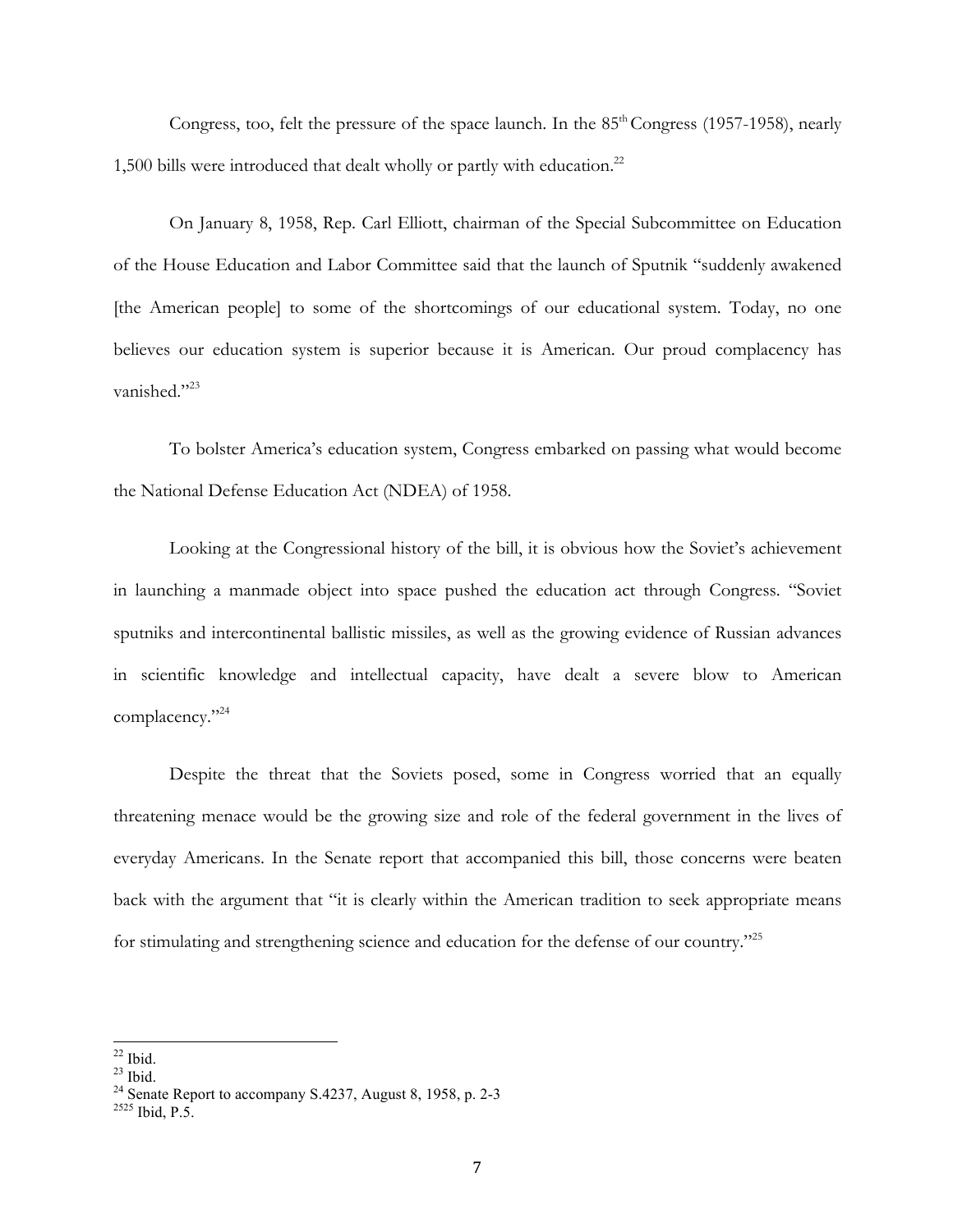Some argued that the government's intervention would crowd out the private sector. But the Senate report accompanying the bill said that nearly 30 percent of full-time students attended colleges and universities where no financial aid funds were available.<sup>26</sup>

In the end, Congress passed H.R. 13247, the National Defense Education Act of 1958. The legislation, among other things, authorized the U.S. Commissioner of Education to lend \$295 million from FY 1959 to FY 1962 to university and college student loan funds to enable needy students to continue their education.<sup>27</sup>

At the signing in Newport, Rhode Island, President Eisenhower said the act was an "emergency act" to be terminated in four years. This, he said, was a first step, adding that "the federal government having done its share, the people of the country, working through their local and State governments and through private agencies, must now redouble their efforts towards this end."28

The program was meant to be short-lived, but the federal government's role in higher education was cemented.

### **The 1960s and a Move Towards Loans For All Students**

After the NDEA, Congress took up the cause making college education available to all students. To this end, Congress passed the Higher Education Act of 1965. One portion of the act provided for state agencies and commercial lenders to be part of the process for financing higher education in America. The Guaranteed Student Loan Program (GSLP) that emerged from this legislation was designed to reach lower and middle income student's families.

<sup>&</sup>lt;sup>26</sup> "Federal Student Loan Programs—1958 to 1974", Congressional Research Service, 1975.<br><sup>27</sup>"Federal Education Aid Approved," CQ Almanac Online Edition,

http://library.cqpress.com/cqalmanac/document.php?id=cqal58-1341294, accessed on February 16, 2016.<br><sup>28</sup> "Statement by the President Upon Signing the National Defense Education Act." The American Presidency Project. http://www.presidency.ucsb.edu/ws/?pid=11211, accessed on February 16, 2016.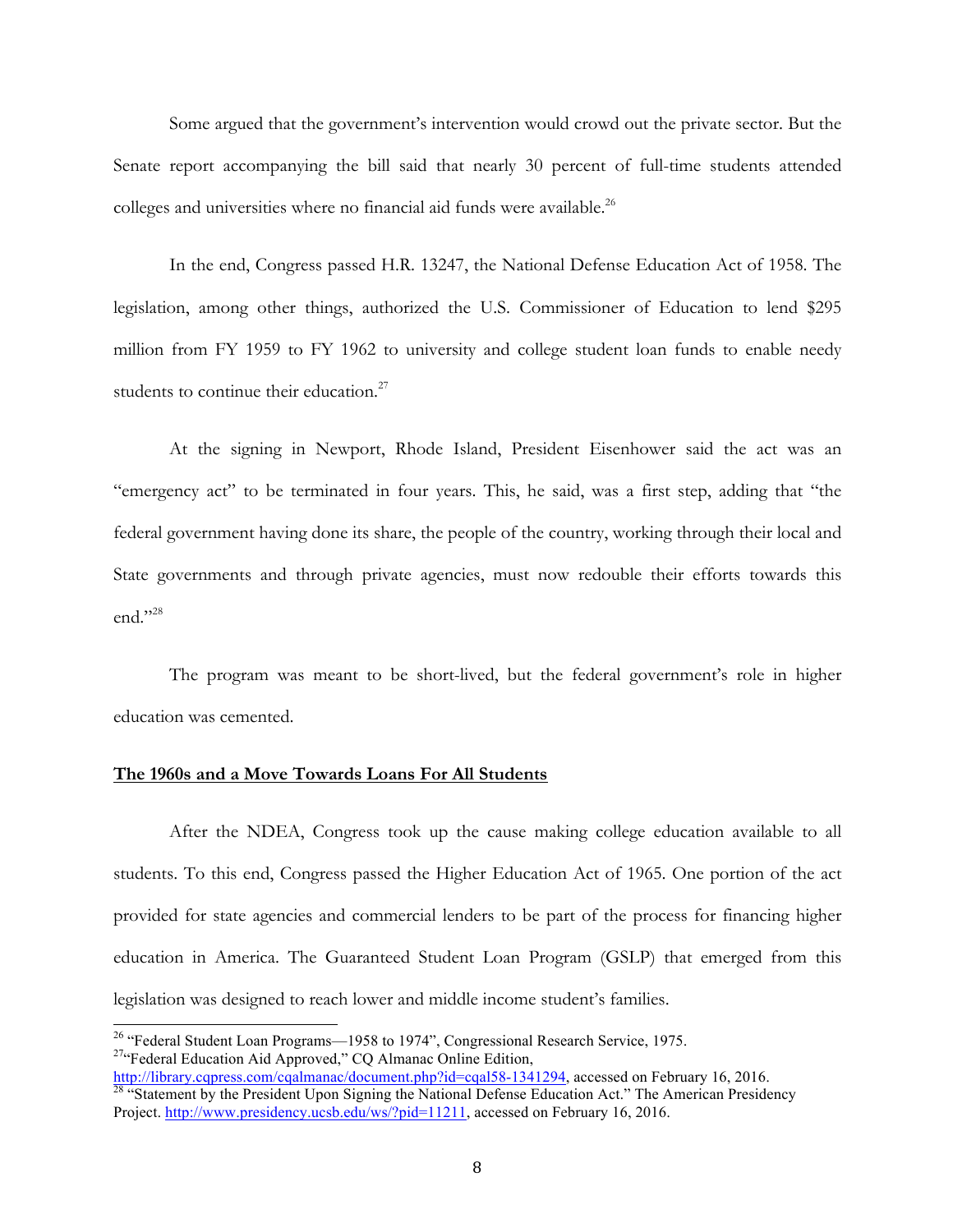The report that accompanied the legislation discussed the need for the program by saying:

College costs in this country have spiraled to a point at which it is not just the very needy who require financial aid. Many students from middle-income families are also finding it difficult to meet the constantly increasing costs of a college education…what is badly needed now is a comprehensive program for financing the college costs for those who have a legitimate need. $^{29}$ 

The purpose of the GSLP was to provide access to credit from commercial lenders. The program accomplished this in two ways: the federal government insured lenders against loss from the borrower not being able to repay, and the government pushed states to set up their own guarantee program through interest free advances.<sup>30</sup>

In the 1970s, a rebranded program using the name Federal Family Loan Program adopted reforms to help expand the student loan market. The biggest reform came when Congress realized that private lenders had trouble selling long-term small-dollar amount loans off their books. To help lenders, the government in in 1972 established Sallie Mae, which created a secondary market for the sale of loans.

#### **Bankruptcy**

Students and their families began to finance higher education with loans and eventually some individuals who had borrowed could not pay back their loans.

In the 1976, the Department of Health, Education, and Welfare reported that it had paid \$500 million to banks on nearly 350,000 student loan defaults. Changes to the program were made,

<sup>&</sup>lt;sup>29</sup> House Report No. 621 to accompany H.R. 9567, July 14, 1965, p. 30.<br><sup>30</sup> Margot A. Schenet, "The Federal Family Loan Programs", Congressional Research Service, December 2, 1994.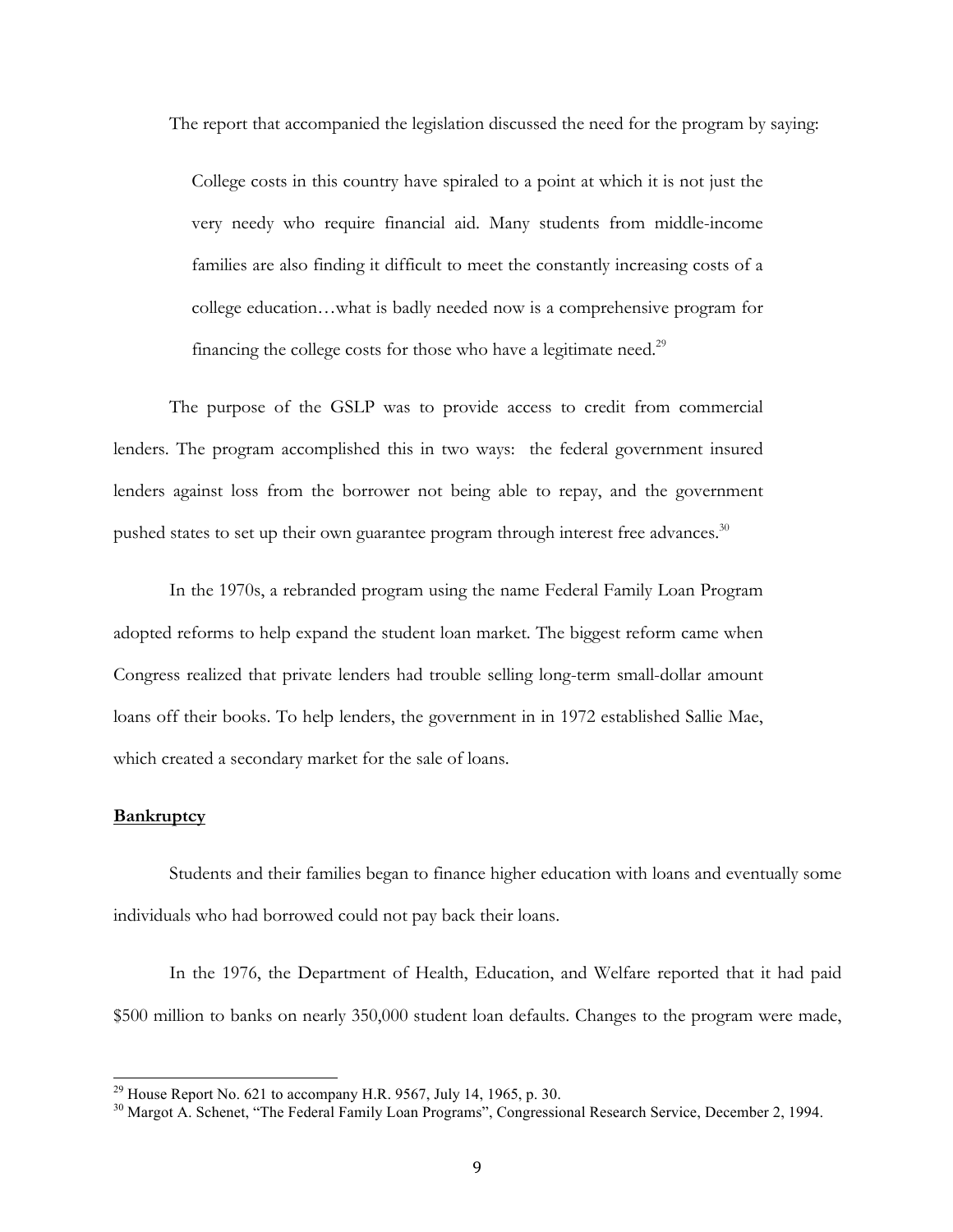but the media fixated on the story. The media played up the hype that loopholes in the student loan system would bankrupt the nation.<sup>31</sup>

The media focused on two cases on particular. A Stanford Law School student filed for bankruptcy two days before graduation in 1973, discharging more than \$17,000 in student debt, and a Massachusetts couple who discharged \$20,000 in student debt. These large amounts caught the eye of the public and Congress.32

U.S. Representative Allen Ertel called the actions of the individuals who were going through school and shedding their loan repayments in bankruptcy "tantamount to fraud."<sup>33</sup> Ertel worried that if people could get educated and easily cast of the chains of student debt, it would destroy the lending system that students use to attain higher education.

> These bankruptcies could easily destroy the federal student loan program…This problem cannot be permitted to spread nationwide because destruction of the student loan program would operate to deny the benefits of higher education to many world-be students who are otherwise qualified for post-high school education or training…This destruction of student loan programs would represent a tremendous waste of one of this nation's greatest assets, the minds and skills of American youth.<sup>34</sup>

The Congress in 1978 passed Section 523(a)(8) of the Bankruptcy Code, a provision pushed by Ertel, that made it more difficult to shed student loans in bankruptcy. This provision has been

<sup>&</sup>lt;sup>31</sup> Chuck Stewart, "You Can Do It!: Bankrupt Your Student Loans And Other Discharge Strategies," Author House, p. 18.<br><sup>32</sup> Ibid.

<sup>&</sup>lt;sup>33</sup> John O'Connor, "Make Student Loan Debt Dischargeable In Bankruptcy...Again," National Bankruptcy Forum, http://www.natlbankruptcy.com/make-student-loan-debt-dischargeable-in-bankruptcyagain, accessed on February 28, 2016.

<sup>&</sup>lt;sup>34</sup> Chuck Stewart, "You Can Do It!: Bankrupt Your Student Loans And Other Discharge Strategies," Author House, p. 18.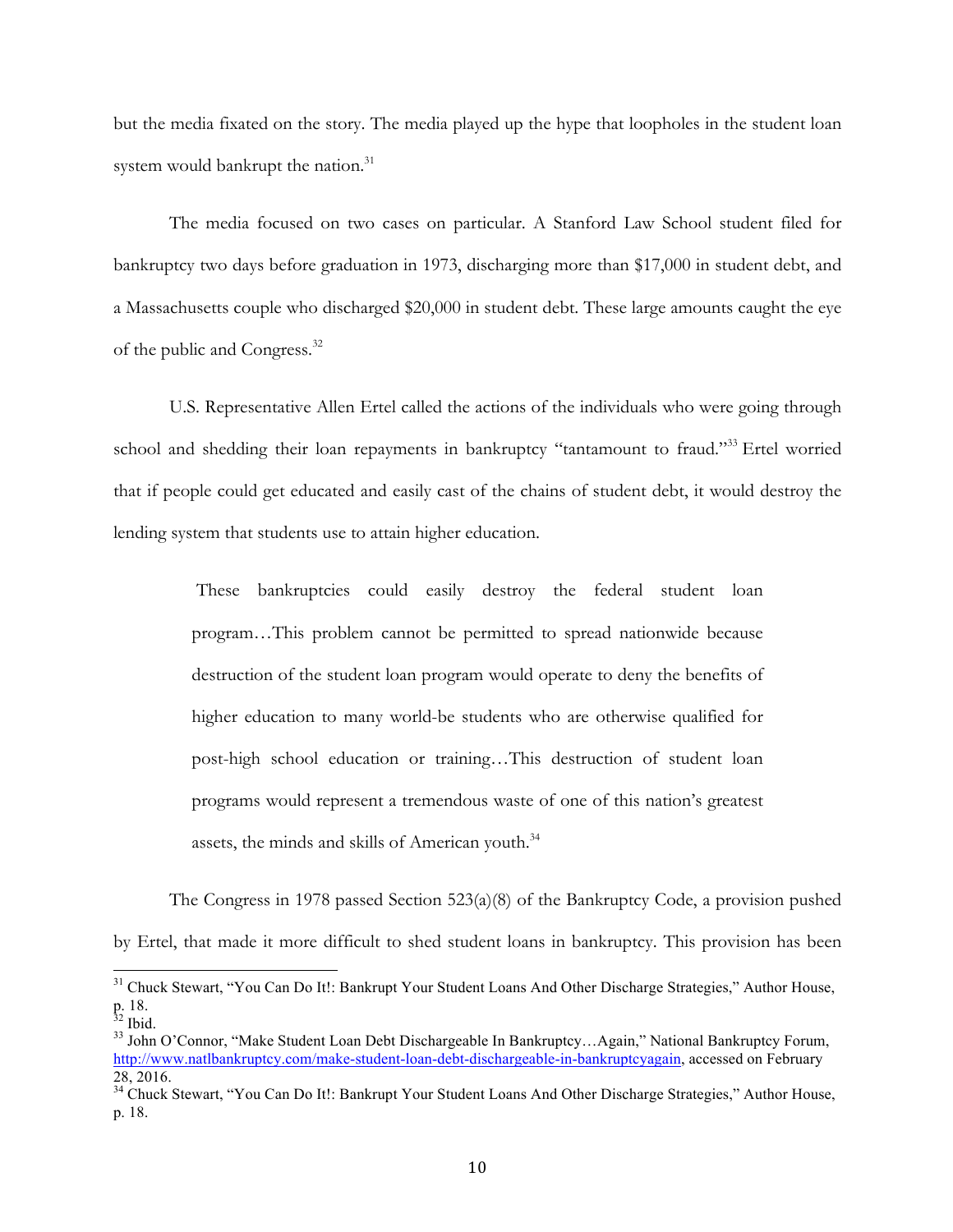tightened by Congress over the years, and the courts have played a significant role in defining the intent of Congress regarding this section of the law.

In Section 523(a)(8), Congress determined that a higher standard for the discharge of student loans needed to be applied. Congress created an undue hardship test for student loans to be dismissed in bankruptcy, but it left it up to the courts to figure out how to apply the test.

The courts have adopted what is called the Brunner Test to determine whether a person has undue hardship. To pass the Brunner Test pass and get the loans discharged, a borrower must show that he can "(1) maintain, based on current income and expenses, a minimal standard of living for the debtor and dependents if forced to pay off student loans; (2) additional circumstances exist indicating that this state of affairs is likely to persist for a significant portion of the repayment period of the student loans; (3) You have made good faith efforts to repay the loans."35

However, the principle as it has been applied by the courts has made it almost impossible for people to discharge their debt through bankruptcy.

One example is Doug Wallace Jr. Diagnosed with diabetes, Wallace Jr. lost his sight and became unemployed shortly after graduating from Eastern Kentucky University. He owed \$89,000 in student loans, and when he tried to get them discharged in bankruptcy, he was denied.<sup>36</sup>

Since the inception of  $523(a)(8)$ , many students have not been able to access the protections of bankruptcy, creating another factor in the student debt crisis.

### **Federal Direct Student Loan Program**

<sup>&</sup>lt;sup>35</sup> John O'Connor, "How can I tell if my student loan debt is dischargeable in bankruptcy?", National Bankruptcy Forum,

<sup>36</sup> Ron Lieber, "Last Plea on School Loans: Proving a Hopeless Future," *The New York Times*, August 31, 2012.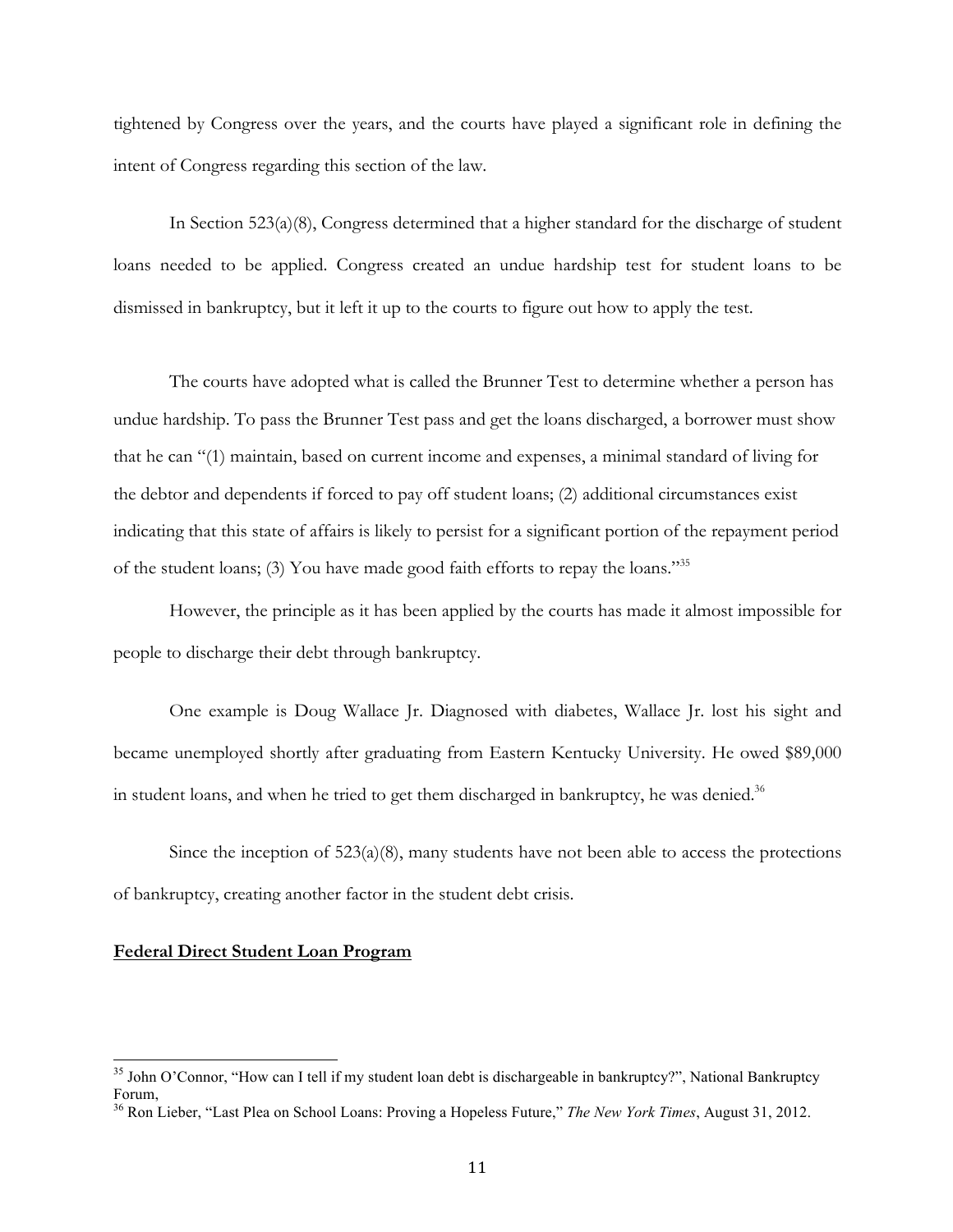In the early 1990s, the Federal Family Loan Program (FFELP) started to become a budgetary concern for the federal government and a management issue as well.<sup>37</sup> The program had 7,800 lenders participating using their own capital to fund loans to students and families.<sup>38</sup> The number of lenders and the interrelated web between the lenders, the secondary market, and the government created management issues that the first Bush Administration wanted to address.<sup>39</sup>

As part of the Omnibus Budget Reconciliation Act of 1990, new data was provided to Congress about the cost of student loans for budgetary purposes. The information presented lawmakers with a picture that "guaranteeing loans made by private lenders to students—rather than directly lending money to students—was costly and burdensome."<sup>40</sup>

In 1992, the Bush Administration rolled out a pilot project for a system that would change the way the student loans were distributed. The program enrolled 300 institutions to begin issuing loans directly to students.<sup>41</sup> The program was only a pilot program because the Bush Administration and schools did not want to change the way loans were being disbursed. There was concern about how a shift of this magnitude would affect the student loan program.<sup>42</sup>

In 1993, the Clinton Administration picked up where the Bush Administration left off, pushing hard to scale up the pilot program into a full-fledged program that would shift the way loans were disbursed. The Clinton Administration plan would have eliminated the pilot project and

<sup>&</sup>lt;sup>37</sup> "Student Loans: How did we get here?," Institute for Higher Education Policy,<br>https://www.luminafoundation.org/files/resources/loans-viewing-guide.pdf, accessed on February 28, 2016.

<sup>&</sup>lt;sup>38</sup> Margot A. Schenet, "The Federal Family Loan Programs", Congressional Research Service, October 16, 1996.<br><sup>39</sup> Matthew B. Fuller, A History of Financial Student Aid to Students, Sam Houston State University, July 25,

https://www.luminafoundation.org/files/resources/loans-viewing-guide.pdf, accessed on February 28, 2016.<br><sup>42</sup> Margot A. Schenet, "The Federal Family Loan Programs", Congressional Research Service, October 16, 1996.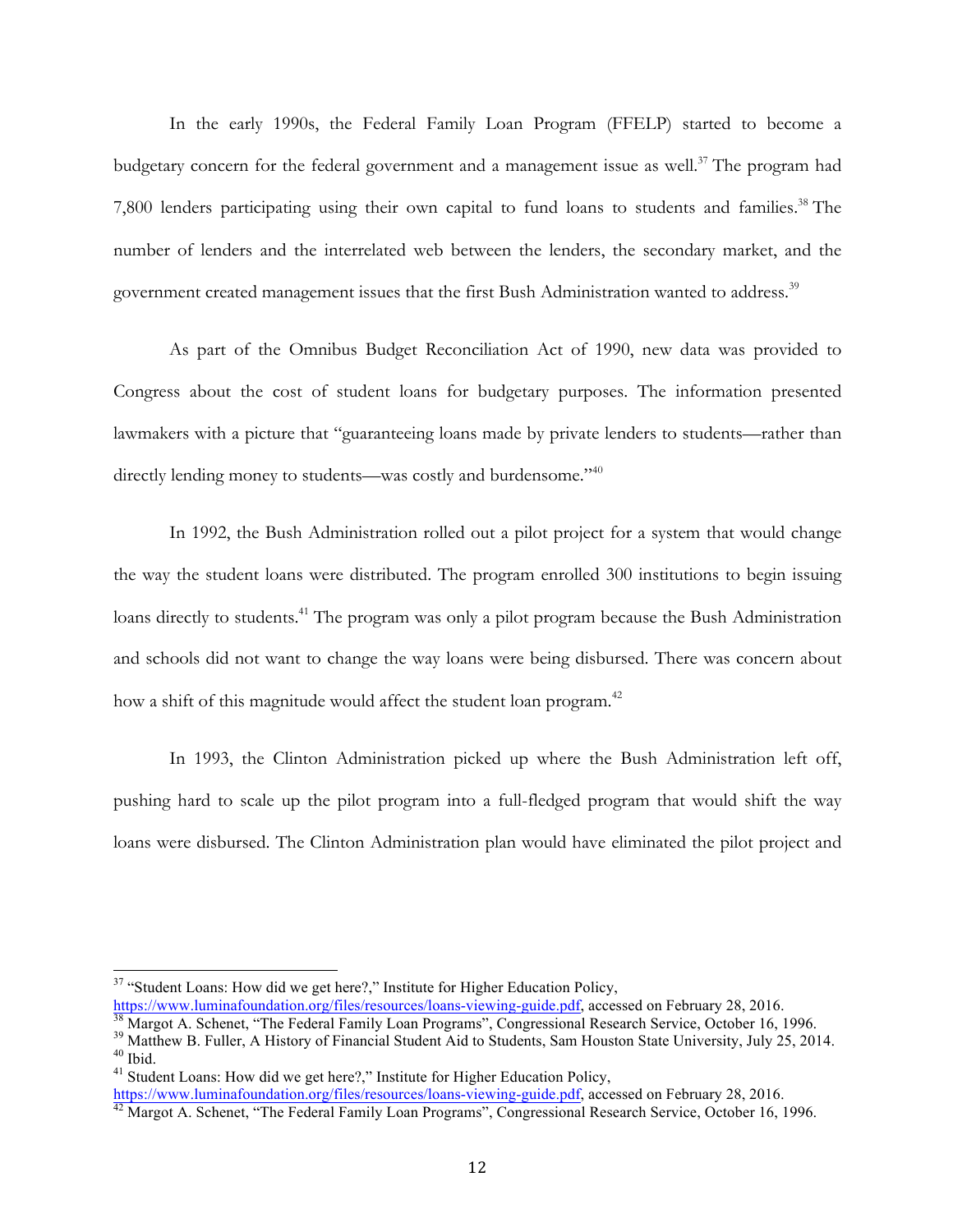moved to a complete phase-in of the program by 1998, thus eliminating the need for banks to be involved in the process.43

The Clinton Administration saw the advancement of the program as a budgetary win and benefit for students.

In a message transmitted to Congress, President Clinton said that the new program would save the government \$4.3 billion over a five year period. At the same time, students would no longer have to shop around for the best rates and loan offers. "This reform simplifies the system for many students, enabling them to receive all of their aid through 'one stop shopping' at their institutions' financial aid office."44

Few disagreed that the existing program for disbursing student loans was flawed, complex, and overly expensive. But critics of the Clinton Administration's plan wondered if it was the proper role of the government to get involved this heavily in the administration of student loans. Others questioned whether the Education Department had the capacity to manage the task of administering the loan created by the new program.<sup>45</sup>

Ultimately, a new Congress and the power of lobbyists stopped President Clinton's plan from going forward.<sup>46</sup> In the 104<sup>th</sup> Congress, Republicans took aim at ending the program. Rep. Ernest Istook (R-Okla.) and Senator Coats (R-Ind.) introduced bills (H.R. 1501/S. 1198) to end the program at the end of July 1996.47 Republicans argued that continuing the program would cost the government money; the opposite of what the Clinton Administration asserted. New scoring rules

<sup>&</sup>lt;sup>43</sup> Margot A. Schenet, "The Federal Family Loan Programs", Congressional Research Service, October 16, 1996.<br><sup>44</sup> William J. Clinton, "Message from the President – National Service and Student Aid," Journal of the House o Representatives, Wednesday May 5, 1993, P 382-383.<br><sup>45</sup> Margot A. Schenet, "The Federal Family Loan Programs", Congressional Research Service, October 16, 1996.<br><sup>46</sup> George Dennison, "Student Loans and Access to Higher Edu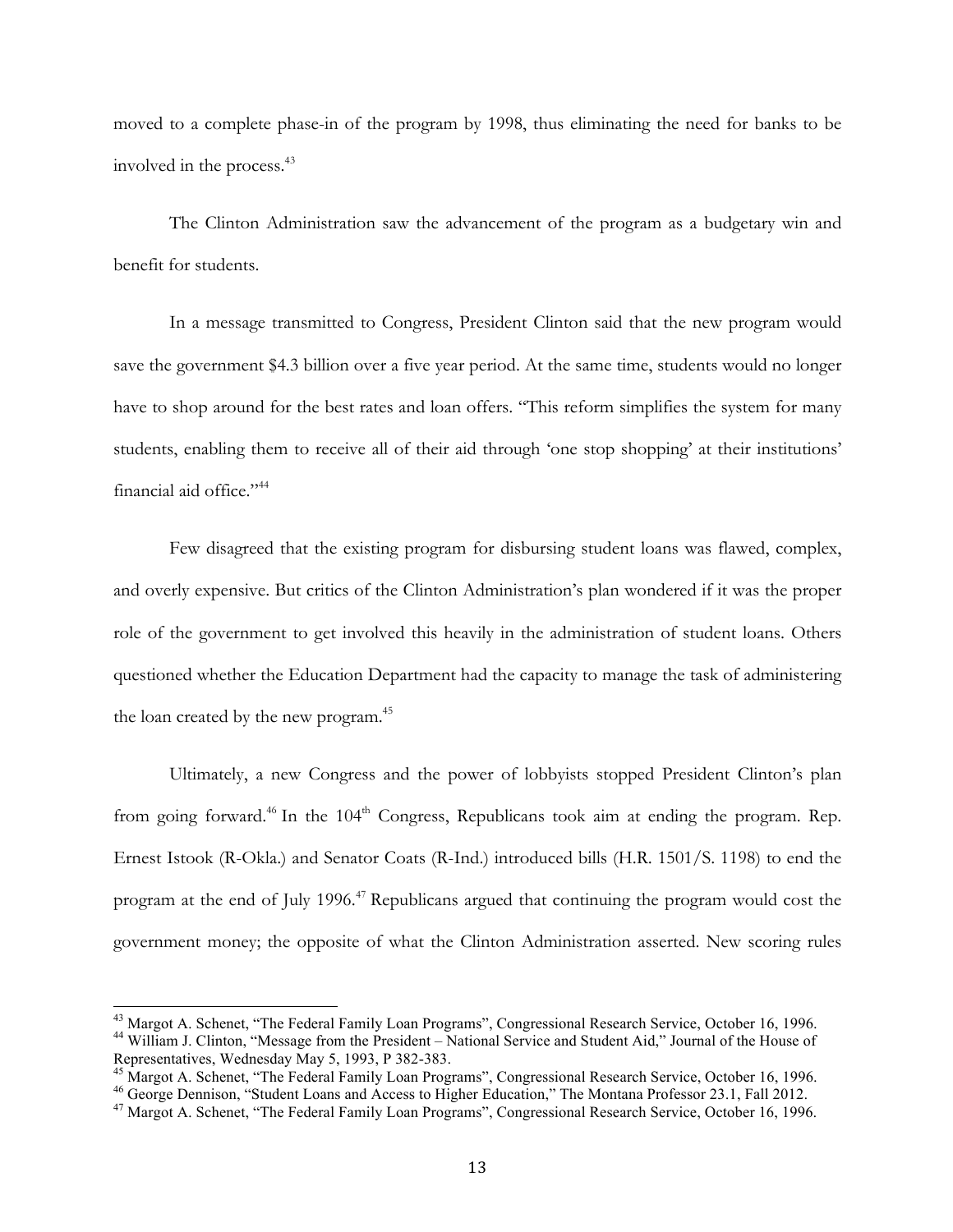forced CBO to change the way it evaluated the administrative costs of the direct loan program. The new scoring showed that it would cost the government between \$300 million to \$1.5 billion to continue making direct loans.<sup>48</sup>

### **The Health Care and Education Reconciliation Act of 2010**

In 2008, the financial markets went into turmoil, with major banks and other engines of the financial economy collapsing. Credit markets tightened, making access to capital more difficult. The student loan market was not immune from the credit crunch. Money that students needed to go to school dried up, and the capital that banks used to finance loans through the FFEL program got scarcer.

> The Federal Family Education Loan Program (FFELP), has become unstable and unreliable," Congress wrote in its report to accompany the Health Care and Reconciliation Act of 2010. "Over the past year, turmoil in the U.S. credit markets has made it impossible for many lenders, and difficult for others, to secure private capital with which to make student loans. As a result, many lenders that once participated in the FFELP have pulled out of the program and are no longer making loans.<sup>49</sup>

In 2008, to aid the flailing Federal Family Education Loan Program (FFELP) program, the government provided authority for the Department of Education to buy loans from financial institutions that originated them so that the originating institution could clear its books. The

<sup>&</sup>lt;sup>48</sup> Ibid.<br><sup>49</sup> House Report 111-443 - THE RECONCILIATION ACT OF 2010, https://www.congress.gov/congressionalreport/111th-congress/house-report/443/2, accessed on February 28, 2016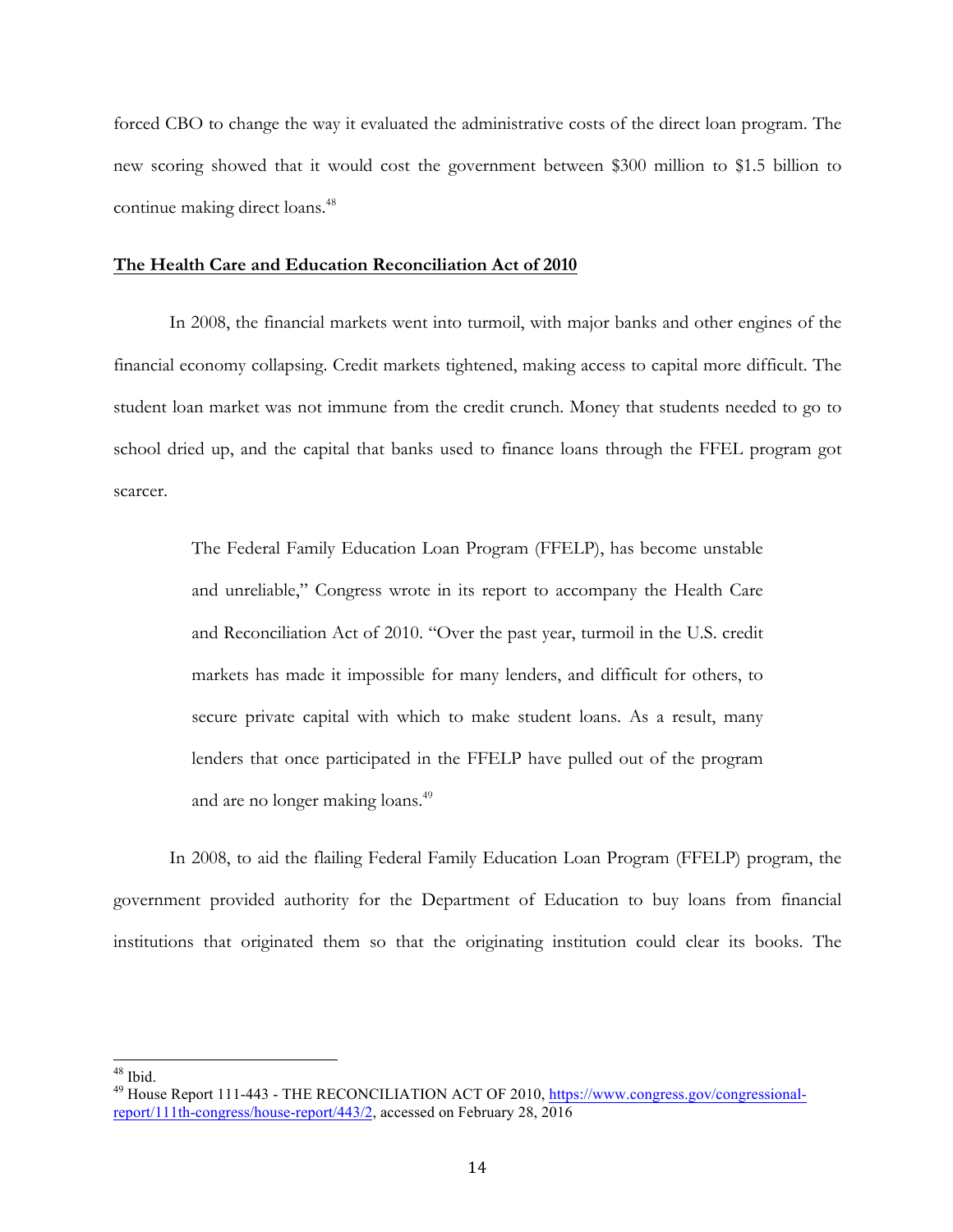government spent over \$14 billion on the purchase of loans.<sup>50</sup> The accompanying report said "the FFELP has become dependent on taxpayer funds to make loans to students and families."<sup>51</sup> The loan purchases cost the government more than if it would have issued the loans itself. The fact that the government could more cheaply issue loans to students than it could through the FFELP system began a rethinking of the FFELP system.

The Congress used the opportunity of having a reconciliation bill to do what President Clinton had wanted – to make direct loans the only way that federal loans were disbursed. The Committee in its report noted that eliminating FFELP would save the federal government \$87 billion dollars over a decade, and would provide Americans with "affordable, quality education opportunities to help make our economy strong and competitive again."

Some in Congress, mainly Republicans, voiced opposition that the move would undermine the private sector's role in federal student aid and that it represented a step towards bigger government. "This job killing government takeover of student lending generates approximately \$87 billion in savings and earrings for the government – the bulk of which Democrats plan to spend on an array of new and expanded entitlement programs."52

## **Background**

Student loans pose a systemic threat to the economy, and their proliferation threatens to slow the growth of the broader economy.

### **Graph 1**

<sup>&</sup>lt;sup>50</sup> House Report 111-443 - THE RECONCILIATION ACT OF 2010, https://www.congress.gov/congressionalreport/111th-congress/house-report/443/2, accessed on February 28, 2016<br>
<sup>51</sup> Ibid. 52 "Just Another Government Takeover: the Student Aid & Fiscal Responsibility Act (H.R. 3211)," Committee on

Education and Labor, Republicans, December 19, 2009.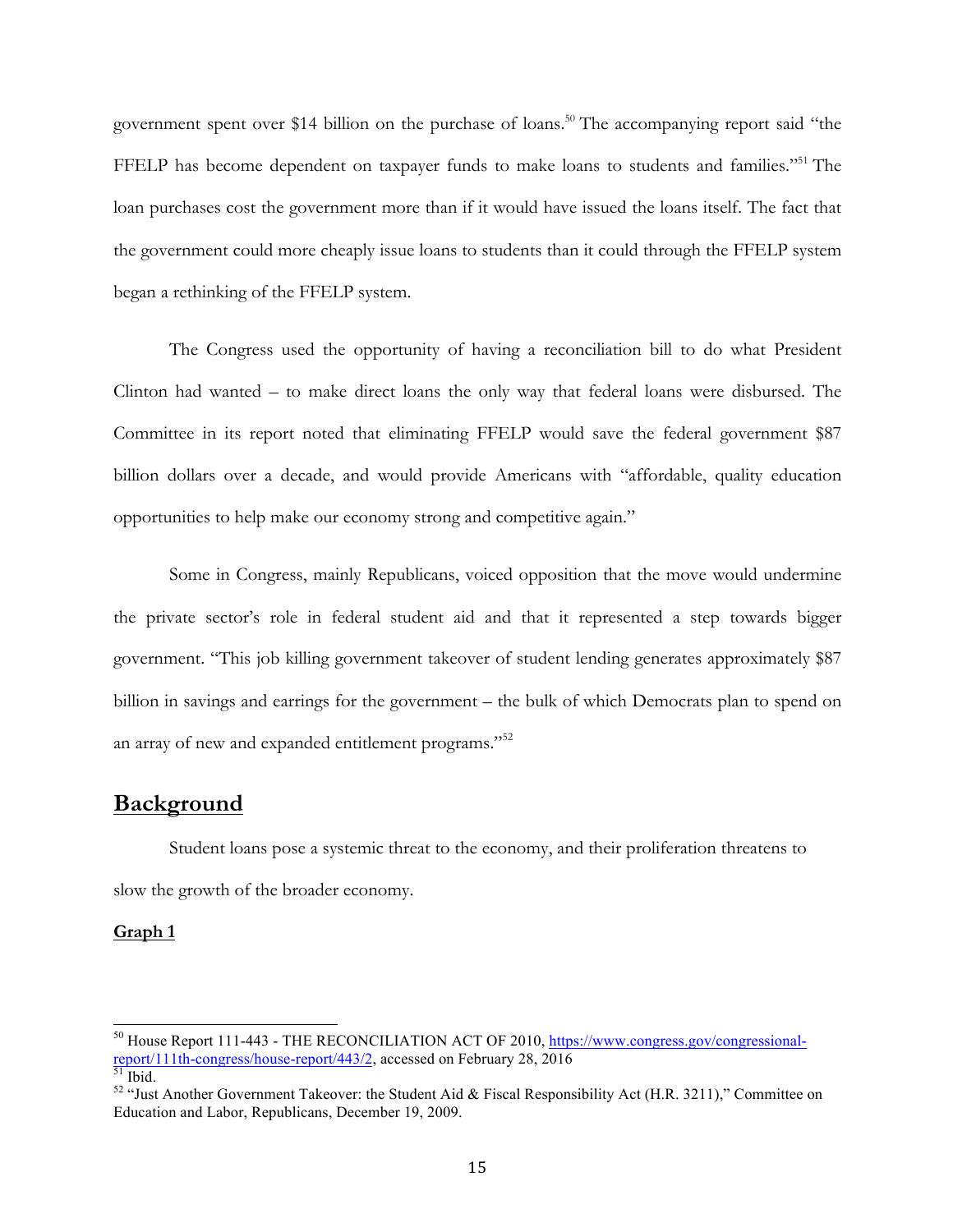

Graph<sup>53</sup>

Student debt has exploded over the past decade, rising from \$240 billion in 2003 to more than \$1.2 trillion in 2015.<sup>54</sup> Student loan debt is expected to rise an astounding \$2,726.27 every second, according to work compiled by *MarketWatch* and StartClass, an education data site.<sup>55</sup> As of February 16, 2016, the debt stands at approximately \$1.337 trillion.<sup>56</sup> One model projects that at the current rate, student debt will exceed \$2 trillion by 2025.<sup>57</sup>

<sup>&</sup>lt;sup>53</sup> Jillian Berman, "Watch America's Student-Loan Debt Grow \$2,726 Every Second," MarketWatch, Jan 30, 2016<br><sup>54</sup> Robert Hiltonsmith, "At What Cost: How Student Debt Reduces Lifetime Wealth," Demos, August 2013.<br><sup>55</sup> Jilli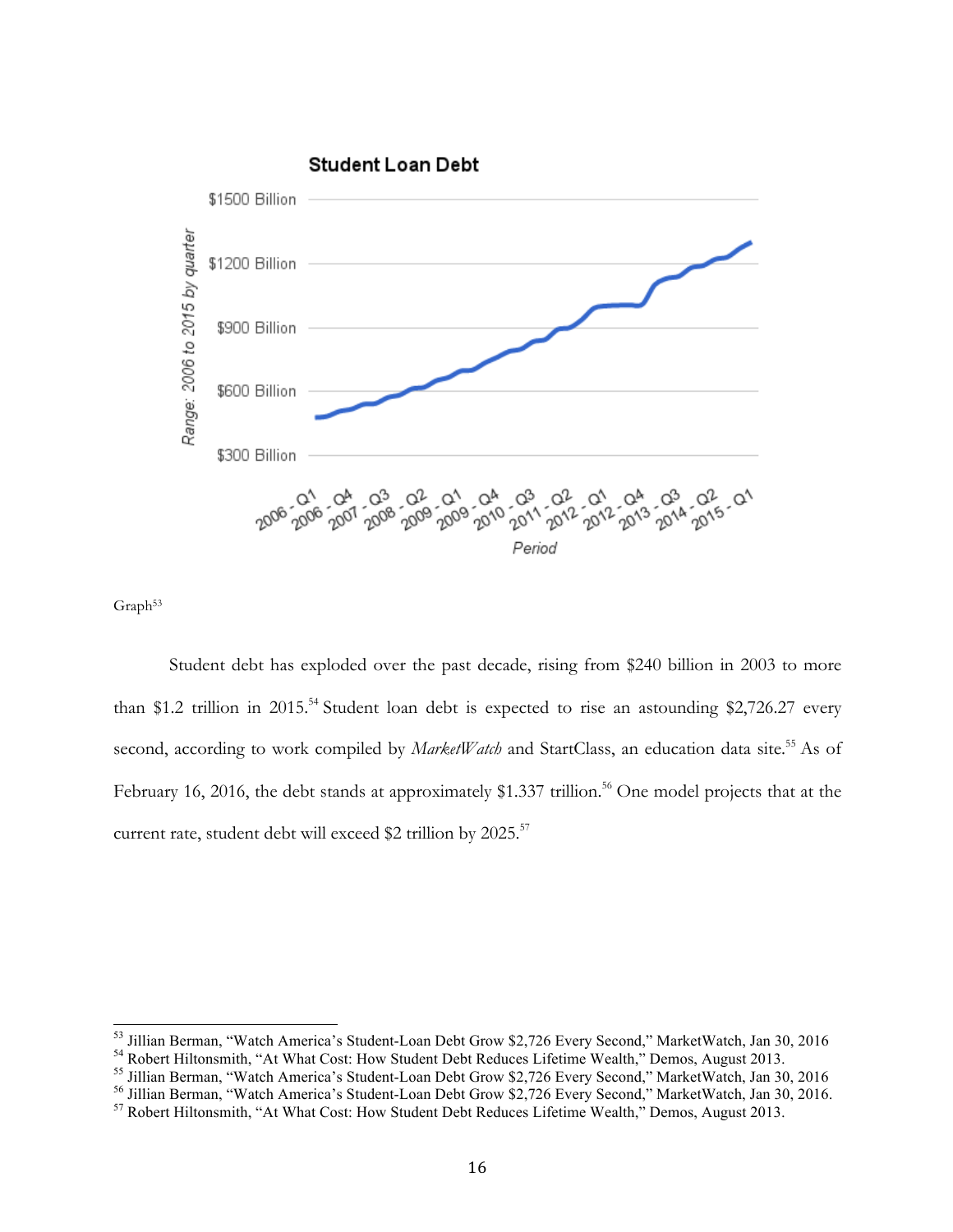Over a twelve year period, the overall share of households with student debt grew at a modest rate, rising from 9 percent to 12 percent between the periods 1989 to 2001. But from 2001 to 2010 the share of households with student loan debt rose markedly, as indicated in table 1.<sup>58</sup>

### **Table 1**

### **Percent of Households with Outstanding Student Loans**

|                           | 1989  | 2001   | 2010 |
|---------------------------|-------|--------|------|
|                           |       |        |      |
| Percent of all households | $9\%$ | $12\%$ | 19%  |
|                           |       |        |      |
| Age of Households Head:   | 17%   | 26%    | 40%  |
| Younger than 35 years-old |       |        |      |
|                           |       |        |      |

Table 1 highlights that among a younger cohort – individuals just starting their lives to those into their mid-thirties – the trend over the past two decades is an increase in the amount of debt that the households are bearing.

A Harvard research paper from November 2015 indicate that from 1989 to 2013, three more years of data than is provided in Table 1, the median amount of student debt exploded from \$5,423 in 1989 to \$17,000 in 2013.<sup>59</sup>

It is important to keep in mind that student loan debt rose during the so-called Great Recession, making it the only form of consumer debt to increase during this period. Moreover, during the so-called Great Recession and afterwards, student loan debt is rising as households are

 <sup>58</sup> William Gale et. al., "Student Loans Rising: An Overview of Causes, Consequences, and Policy Options," Tax Policy Center: Urban Institute and Brookings Institution, May 2014.

<sup>&</sup>lt;sup>59</sup> Irene Lew, "Student Loan Debt and the Housing Decisions of Young Households," Harvard Joint Center for Housing Studies, November 2015.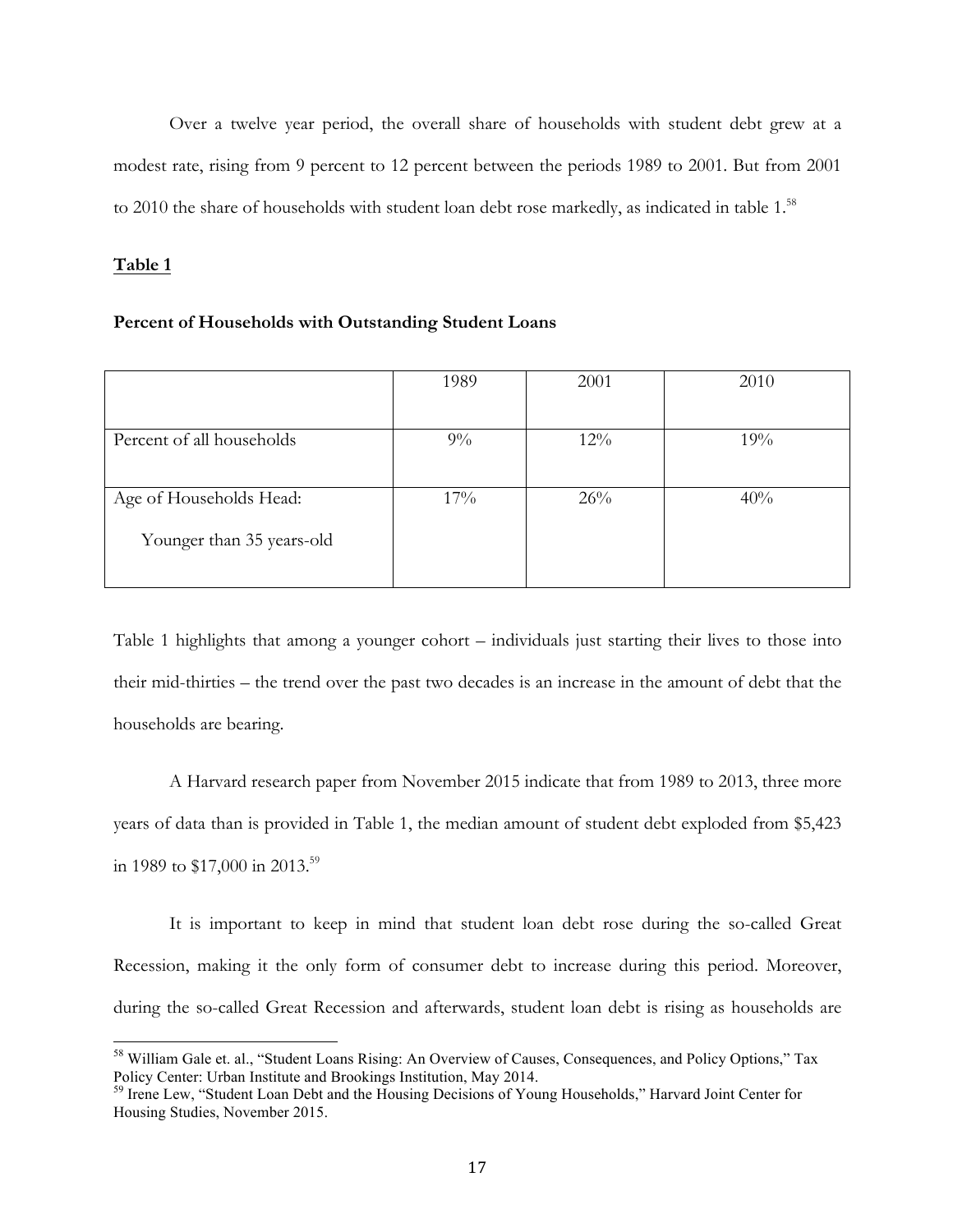deleveraging themselves of other types of consumer debt. "Real aggregate credit card debt fell by 16 percent between 2010 and 2014, and other debt fell by 14 percent."<sup>60</sup>

It is not just the proliferation of student loan debt but the size that is staggering. Individuals with debt of \$50,000 or more increased from 4 percent to 17 percent over the period of 1989 to 2013. Over this same time period, student loan debt of between \$25,000 and \$49,999 rose from 5 percent to 18 percent.<sup>61</sup>

One of the reasons for the increase in student debt is related to the increase in the number of people seeking both undergraduate and a graduate levels of education. From 1989 to 2010, "the share of households with no college experience fell from 41 to 31 percent, the share with at least one person with a bachelor's degree increased from 20 to 24 percent, and the share with at least one person with a graduate degree increased from 9 to 13 percent."62

As educational attainment rises so does the average amount of debt that a student loan borrower takes on. This added amount of loans that students are taking on is impacting the economy. The evidence comes both in the form of anecdotal incidences that you have spoken about and the facts cited in published articles.

One story you often recite is of the young woman who approached you to discuss her situation with her student loans. She was paying 13 percent interest on her student loans and was

<sup>&</sup>lt;sup>60</sup> Irene Lew, "Student Loan Debt and the Housing Decisions of Young Households," Harvard Joint Center for Housing Studies, November 2015.<br><sup>61</sup> Ibid.

<sup>&</sup>lt;sup>62</sup> Beth Akers and Matthew M. Chingos, "Is a Student Loan Crisis on the Horizon," Brown Center on Education Policy at Brookings, June 2014.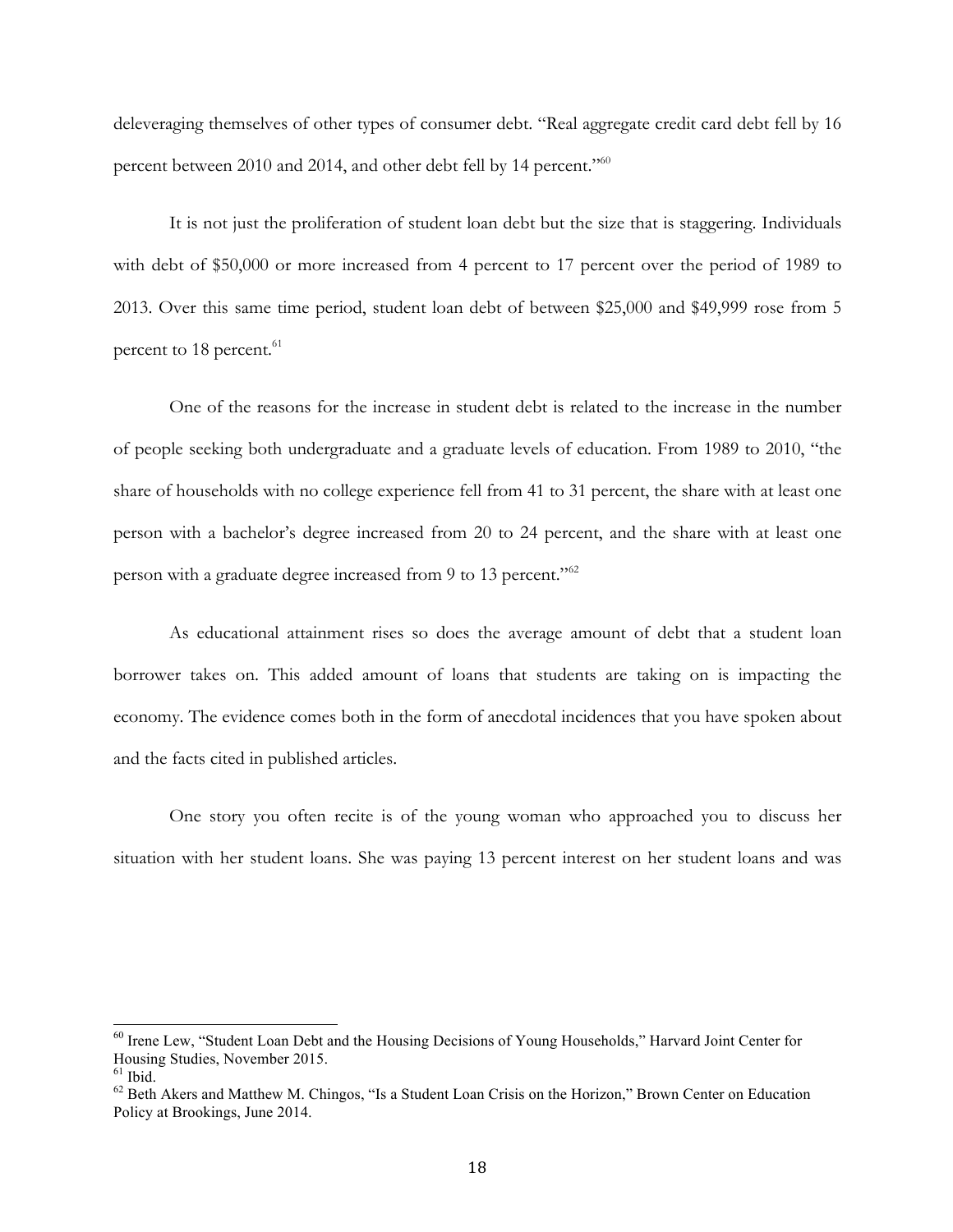only able to cover the minimum balance every month.<sup>63</sup> You have shared how distressing it is for her, and how distressing it was for you to hear about her plight.<sup>64</sup>

And it is not just the average person on the street that has issues with student loans. Testifying before a Congressional committee in 2012, then Federal Reserve Chairman Ben Bernanke told the committee members that his son would graduate from medical school with \$400,000 in student loan debt. (Bernanke's son attended the Weill Cornell Medical College in New York, which for the class of 2013 costs just north of \$278,000 for four-years. The cost includes the cost of living expenses and books.)<sup>65</sup>

Another area of the economy that is suffering as a result of high student loan debt burden is the real estate sector. First-time homebuyers are the bedrock of the housing market. "The trend has alarmed some housing experts, who suspect that student loan dent is partially to blame."<sup>66</sup>

> 'This is huge for us,' said David H. Stevens, chief executive of the mortgage bankers association. 'Student debt trumps all other consumer debt. It's going have an extraordinary effect on young peoples' ability to borrow for a home, and that's going to impact the housing market and economy at large."

Student loans affect a household's incentive to save in two ways. Student loans repayments divert money away from what could otherwise be used for a down payment or monthly payment on

<sup>&</sup>lt;sup>63</sup> Jim McDermott, Interviewed by Michael Gleeson, March 15, 2016.<br><sup>64</sup> Ibid. 65 Janet Lorin, "Medical School at \$278,000 Means Even Bernanke Son Has Debt," BloombergBusiness, April 11, 2013.

<sup>66</sup> Dina ElBoghdady, "Student Debt May Hurt Housing Recovery By Hampering First-Time Buyers," *The Washington Post*, February 17, 2014. <sup>67</sup> Ibid.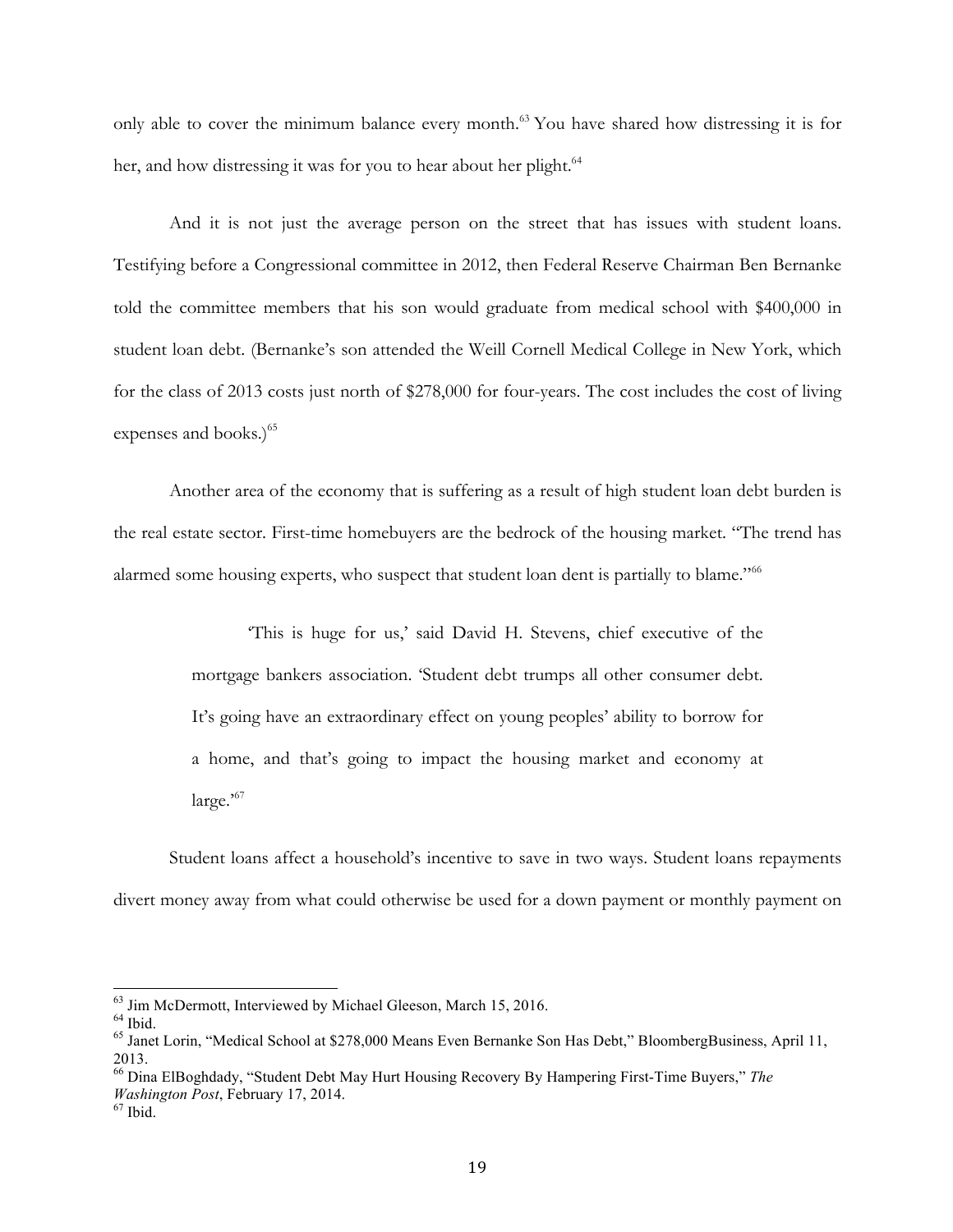a mortgage. Second, student loan debt forces individuals to choose between paying down student debt, saving for retirement, or putting money aside for a down payment.

"With more Americans putting big chucks of their income towards student loan payments, that means they're less able to stash away extra cash for their first down payment," said Rohit Chopra, the student loan ombudsman for the Consumer Financial Protection Bureau, told a crowd at the Federal Reserve Bank of St. Louis in 2014. He added that increasing student debt may turn out to be "one of the more painful aftershocks of the Great Recession."68

The saving needed to make a first-time home purchase requires nearly 20 years to get the 10 percent down payment and closing costs for a moderately priced home, according to the Center for Responsive Lending. (The report does not define what constitutes moderately priced.)<sup>69</sup>

Aside from the unbelievable amount of determination it takes to save for a down payment, the government, in an effort to try to prevent another repeat of the financial meltdown, has added a new regulation that makes entry into the homeowners market harder for individuals with high student loan debt. The Dodd-Frank Act requires borrowers seeking a qualified mortgage to have a combined monthly housing costs and monthly debt payments not exceeding 43 percent of an individual's income to qualify for a loan.<sup>70</sup>

Phil Denfeld, a vice president of First Hertiage Mortgage in Fairfax, Va., told *The Washington Post* that these new regulations are a game changer. "This change can affect a wide range of people with student loan debt," Denfeld said. "Graduate student, law students."

 <sup>68</sup> Dina ElBoghdady, "Student Debt May Hurt Housing Recovery By Hampering First-Time Buyers," *The* 

<sup>&</sup>lt;sup>69</sup> Joe Valenti et. al. "Student-Loan Debt Has a Rippling negative Effect on the Broader Economy," Center for American Progress, April 10, 2013.

 $70$  Ibid.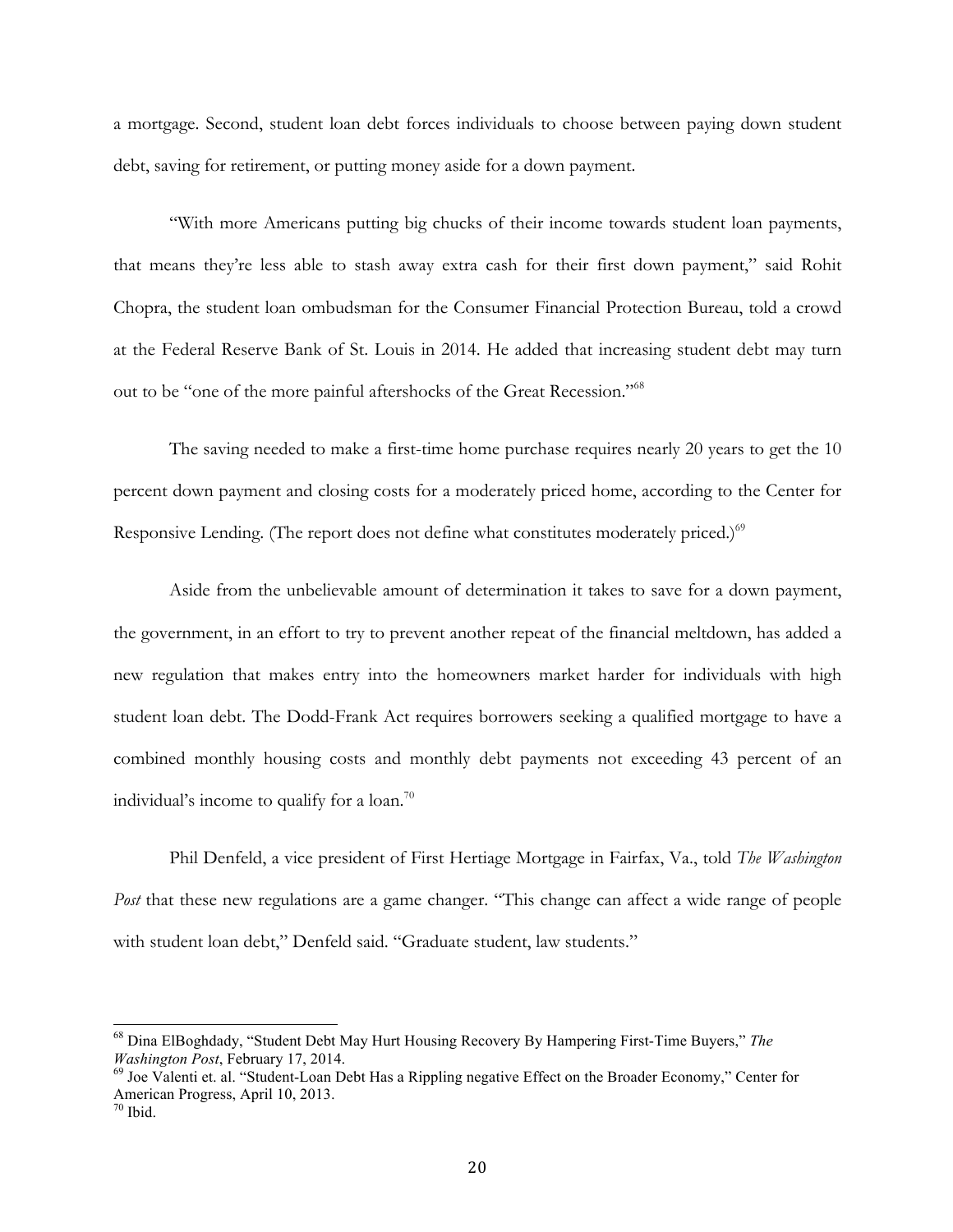The Federal Reserve Bank of New York showed in a report in 2013 that students who had or have student loan debt are half as likely to obtain a mortgage.

"The finding upended traditional thinking, which held that student debt signaled higher earnings and higher chances of owning a home."<sup>71</sup>

You have introduced a number of bills in this Congress to help alleviate the problems around student loans. The first, Fairness in Student Loan Lending Act (H.R. 1131), would allow students to refinance their student loans to a rate equal to the rate on the 10 Year Treasury Bond. The other two dealt with taxation of repayment of student loans. H.R. 2429 allowed students who used an income-based repayment plan or an income-contingent repayment plan to be exempt from paying taxes on the amount of the loan that was forgiven. H.R. 3206 protected students who attended Corinthian College institutions from having to pay tax on money that was refunded from their federal student loans. This refund would go back to the government, not to the students, and would have happened because the school either shutdown or was sold.

### **Political Figures and Principal Figures**

The issue of student loans has been dominated politically by Democrats. Political figures from you, Jim McDermott, to Elizabeth Warren to President Obama have weighed in on this recently.

House Democratic Leader Nancy Pelosi (Calif.) said in a press conference that student loans represent an "anvil"<sup>72</sup> around the neck of recent college graduates.

 <sup>71</sup> Dina ElBoghdady, "Student Debt May Hurt Housing Recovery By Hampering First-Time Buyers," *The Washington Post*, February 17, 2014.<br><sup>72</sup> Mike Lillis, "Pelosi: Let's lift 'anvil' of student debt," *The Hill, March 18, 2015.*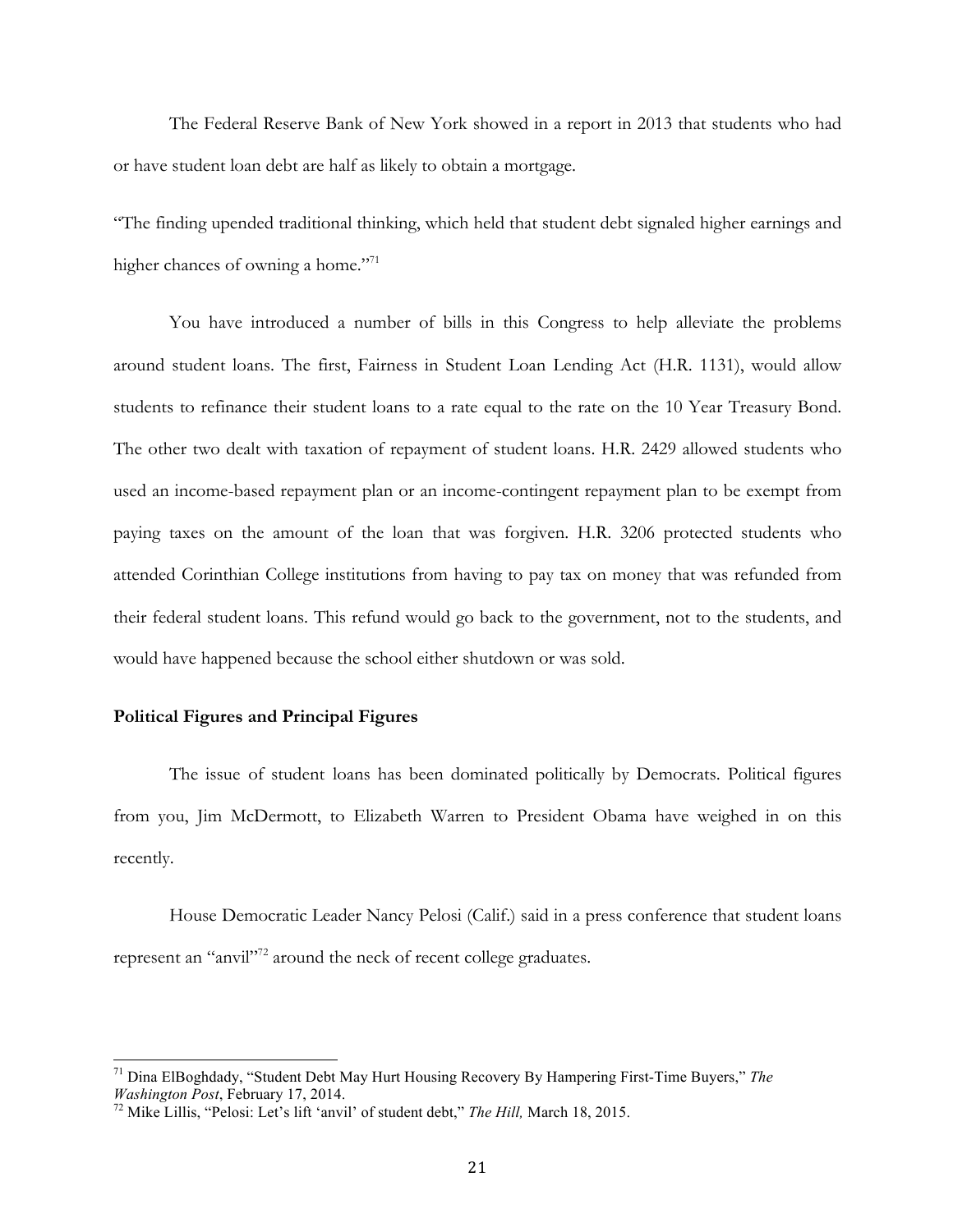"Our Republican colleagues are always talking about [how] we can't heap mountains of debt onto future generations," Pelosi said. "We all agree … but we don't want to heap mountains of debt onto individual American students and their families. And that's where we have this division."73

Rep. Joe Courtney (D-Conn.) and Sen. Elizabeth Warren (D-Mass.) introduced the Bank on Students Emergency Loan Refinancing Act, "a bill that would allow undergraduate borrowers repaying private or public student loans to refinance those loans to an interest rate of 3.86 percent."<sup>74</sup> The 3.86 percent is about half the interest rate paid on graduate loans and are significantly lower than the rates offered for private student loans.

> A college education is one of the most valuable investments a family can make, but rising costs have made it difficult to afford – and student loans often come with higher interest rates than mortgages, car loans, and other forms of consumer lending," Courtney said. "Student debt – which surpassed \$1 trillion last Congress – hinders our economy because it delays borrowers from major investments, including buying a home, starting a business, and saving for retirement. As higher education becomes more crucial than ever to secure a good-paying job, keeping college affordable must be a top priority in Washington.

In 2015, President Obama created a way for more Americans to avoid defaulting on their student loans. The President changed Pay as You Earn to Revised Pay as You

<sup>&</sup>lt;sup>73</sup> Ibid.<br><sup>74</sup> "Courtney, Warren Introduce Bill To Aid Student Loan Borrowers" Joe Courtney's website, March 18, 2015.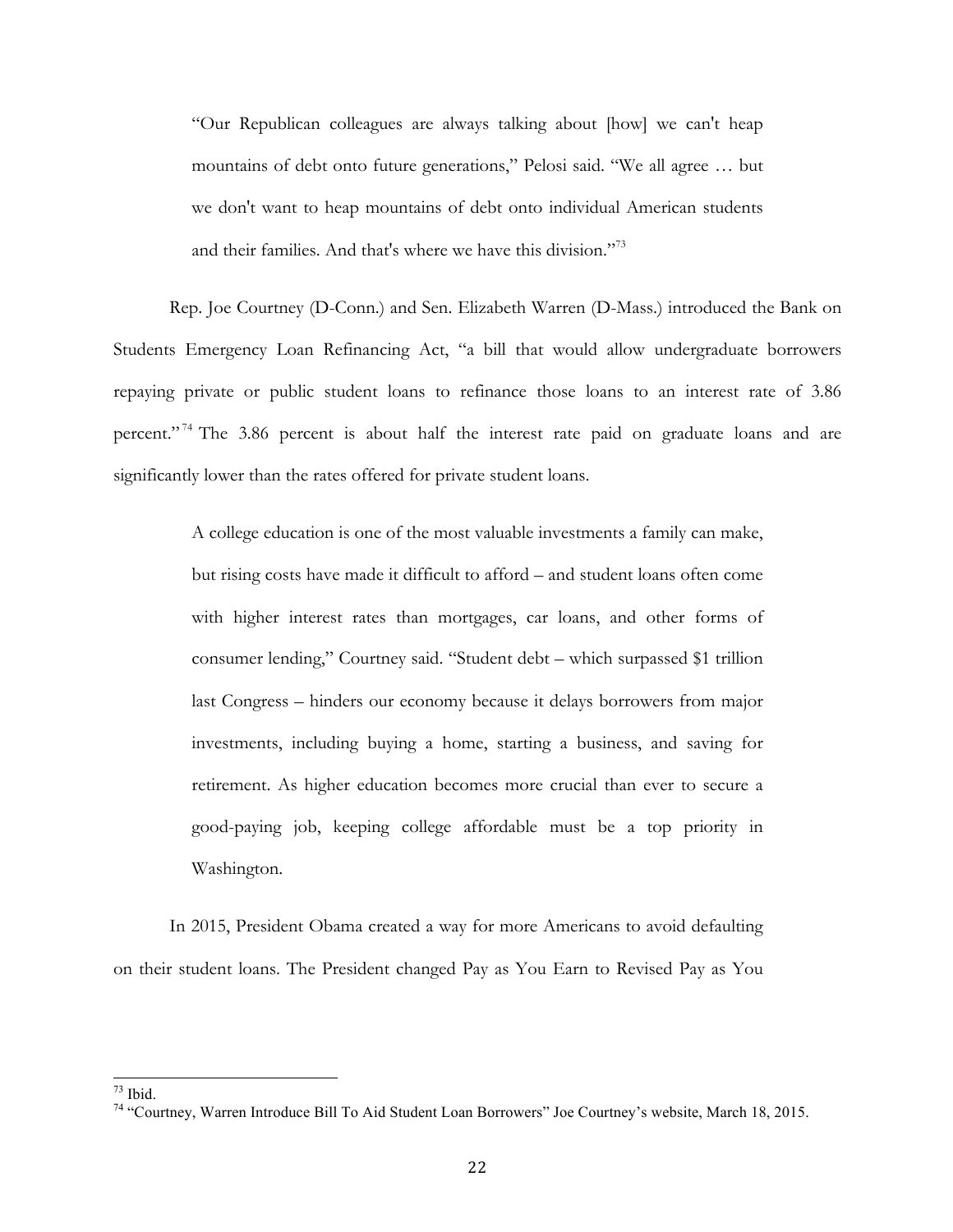Earn that will allow student loan borrowers to pay back their student loans and capping the amount they will pay at 10 percent of their discretionary income.<sup>75</sup>

Senate Democrats have continued to keep up the pressure on student loans. The Senate Democratic Leader Harry Reid (Nev.) in January introduced the RED Act that incorporated a number of introduced student loan bills, including the Warren bill (mentioned above).

Speaking at the press conference with the Senate Leader, Sen. Charles Schumer (D-N.Y.) called the student loan crisis "one of the most pressing issues facing millennials and many middle class Americans today." 76

The presidential candidates have spoken about student loan debt too. Democratic presidential candidate Senator Bernie Sanders (Vt.) has a six point plan to make college tuition- and debt-free. Specifically, Sanders would drop the interest rate on student loans from 4.29% to 2.37%.<sup>77</sup> Additionally he would make all public and colleges tuition free.<sup>78</sup>

Democratic presidential candidate Hillary Clinton's plan, called the "New College Compact" is light on details. It promises to allow those with student debt to refinance their loans to a lower rate and for future undergraduates "the plan will significantly cut interest rates so they reflect the government's low cost of debt."<sup>79</sup>

<sup>&</sup>lt;sup>75</sup> Danielle Douglas-Gabriel "What you need to know about Obama's latest student loan plan before enrolling" The Washington Post, December 18.2015.

<sup>76</sup> Danielle Douglas-Gabriel "Senate Democrats launch campaign to reduce student debt," *The Washington Post*, January 21, 2016.

<sup>&</sup>lt;sup>77</sup> "It's Time to Make College Tuition Free and Debt Free," Bernie Sanders 2016.<br><sup>78</sup> Ibid.<br><sup>79</sup> "Hillary Clinton's New College Compact," *The Briefing*, HilaryClinton.com.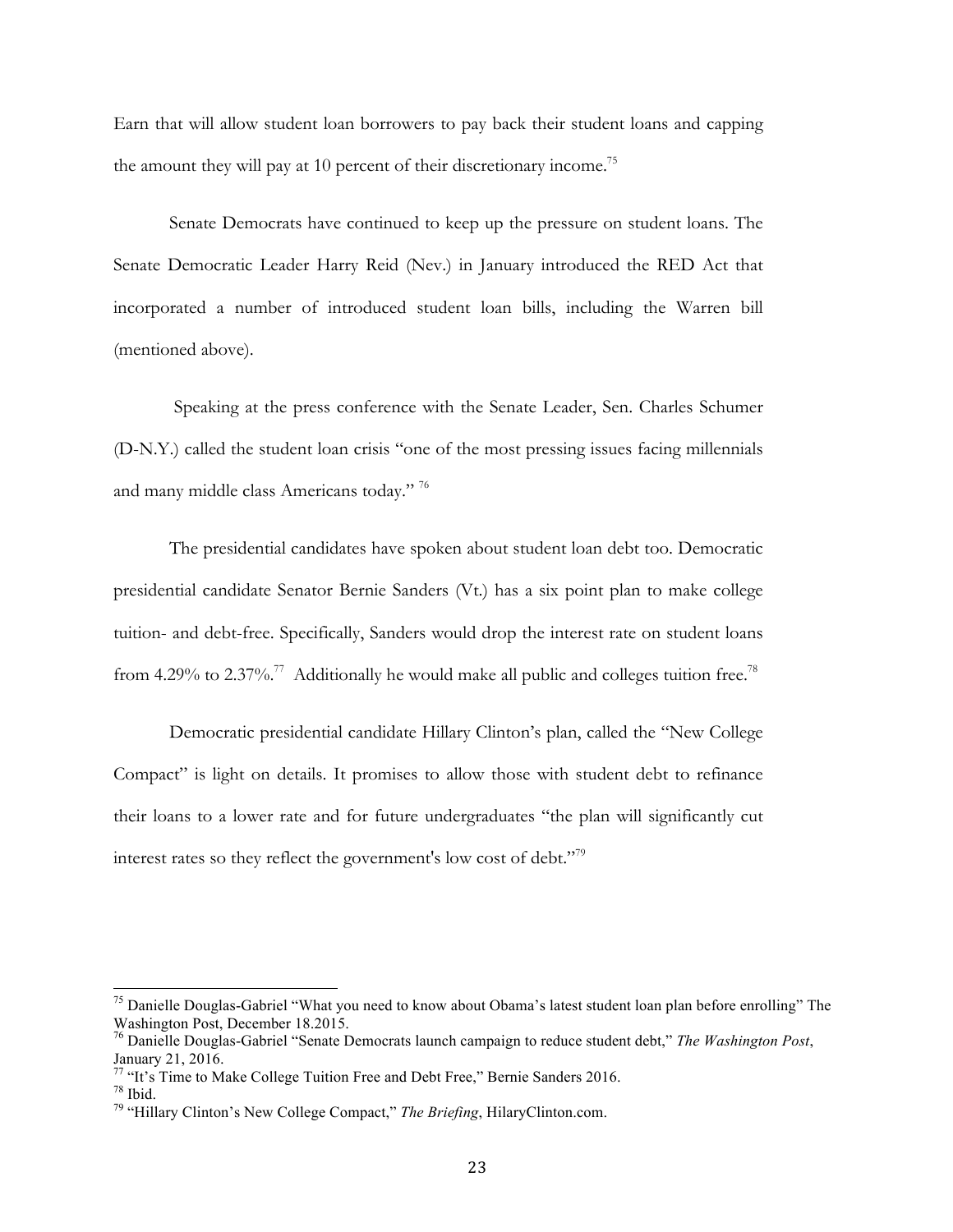Republican Presidential candidate Senator Marco Rubio (Fla.) repeatedly said on the campaign trail that he graduated with \$100,000 in loans. He talked about how he could not afford to repay his loans and had to go into forbearance.<sup>80</sup>

# **Policy Proposal**

The proposal for the legislation that you would introduce contains two distinct elements. The first element would combat the tax implications of discharging student loans after 20 years of repayments for those student loan borrowers who use income-based and income-contingent repayment plans. The second part of the proposal would allow those with FFELP and Direct student loans to refinance their student loans to lower rates laid out in the Bipartisan Student Loan Certainty Act. The proposal would also allow students with private student loans to swap their private student loans for new federal student loans that are issued at a lower rate. The proposal will achieve the goal of getting these reforms made into law by passing a bill through Congress.

Under current law, after 20 years of repayment on income-driven repayment and incomecontingent repayment plans, the remaining debt of the student is discharged by the government. However, the discharge of debt creates a taxable event. The amount that is discharged is considered income to the student loan borrower, and the student has to include the discharged amount in gross income.

The first part of the proposal would allow that student loan borrowers who use incomedriven or income-contingent repayment plans to pay off their student loans would not have a taxable event when their loans are discharged. This would mean that student loan borrowers would not have to pay tax on the amount that is discharged. The first part of the proposal, according to the

 <sup>80</sup> "You Deserve The Facts Before Taking Out Student Loans," MarcoRubio.com.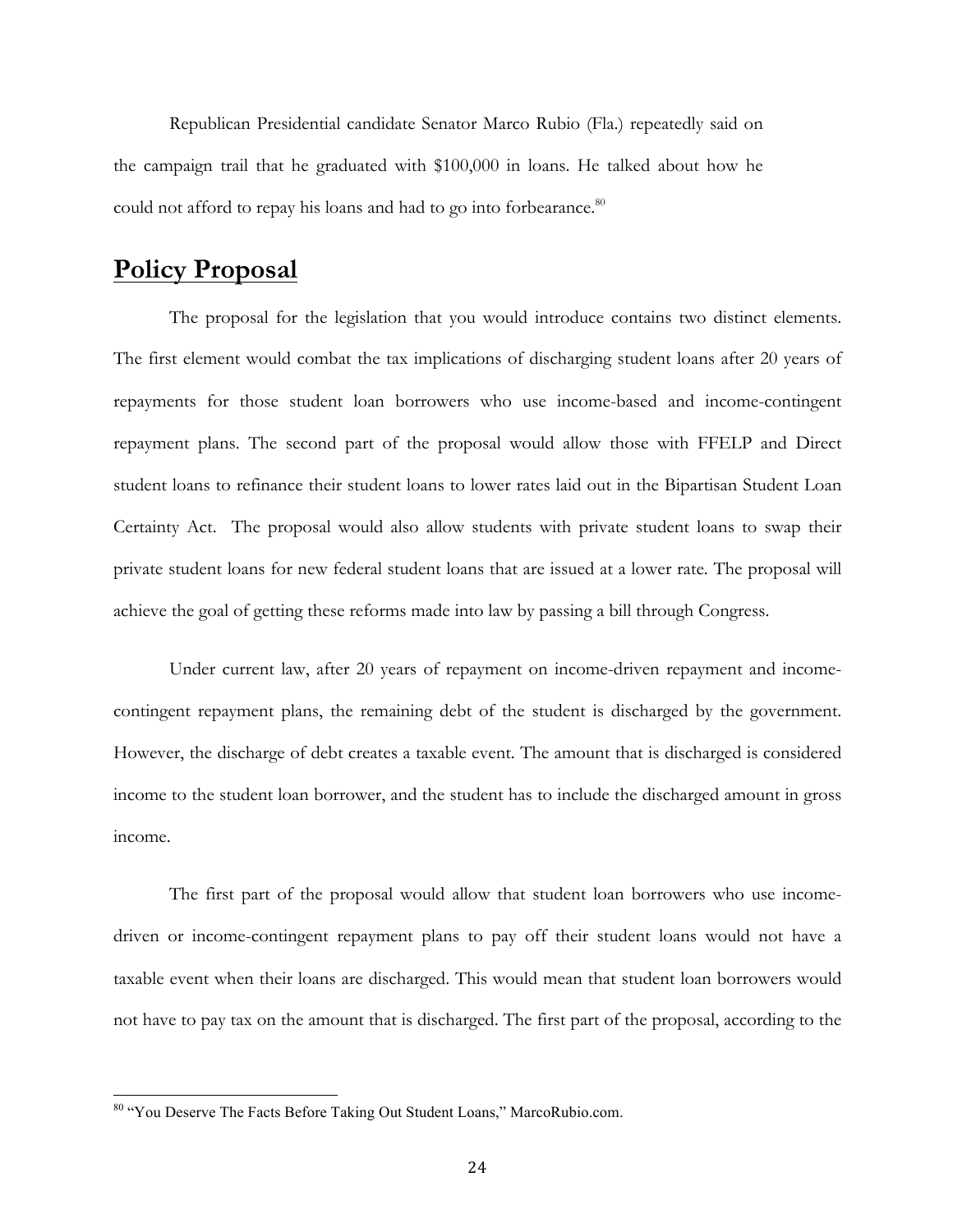Treasury Departments General Explanations of the Administration's Revenue Proposals, is estimated to cost \$5 million over the 10-year budget window. <sup>81</sup>

The second part of the proposal would enact the Bank on Student Emergency Loan Refinancing Act, a bill originally put forward in 2014 by Sen. Elizabeth Warren (D-Mass.) and Rep. John Tierney (D-Mass.). The bill would allow students to refinance their loans to lower rates contained within the Bipartisan Student Loan Certainty Act of 2013. The Act sets "federal student loan interest rates to the financial markets. Under the Act, interest rates are determined each spring for new loans being made for the upcoming award year, which runs from July 1 to the following June 30. Each loan has a fixed interest rate for the life of the loan."82 Private student loans could be many percentage points higher than the government rates, providing significant relief to student loan borrowers.

The proposal would be paid for by enacting the so-called Buffet rule. Warren's one-pager describes the tax as making sure that millionaires and billionaires pay their fair-share.<sup>83</sup>

The Treasury Departments General Explanations of the Administration's Revenue Proposals explains the so-called Buffet Rule, the "fair share tax," in more detail. Income derived from dividends and long-term capital gains is taxed at a taxed at a maximum rate of 23.8 percent, while wage income is taxed at a higher graduated rate that rises to 39.6 percent. $84$ 

> "Many high-income taxpayers derive large benefits from the preferentially low tax rates on dividends and capital gains. For example, nearly 90 percent of

<sup>&</sup>lt;sup>81</sup> "Treasury Departments General Explanations of the Administration's Fiscal Year 2015 Revenue Proposals," Department of the Treasury, March, 2014.

<sup>&</sup>lt;sup>82</sup> "Interest Rates for New Direct Loans," Federal Student Aid: An Office of the U.S. Department of Education, https://studentaid.ed.gov/sa/about/announcements/interest-rate.

 $\frac{1}{83}$  "Bank on Student Emergency Loan Refiencing Act – Fact Sheet," accessed on March 9, 2016,<br>http://www.warren.senate.gov/files/documents/Warren%20Refinancing%20-%20Fact%20Sheet1.pdf.

 $\frac{1}{84}$  Treasury Departments General Explanations of the Administration's Fiscal Year 2015 Revenue Proposals," Department of the Treasury, March, 2014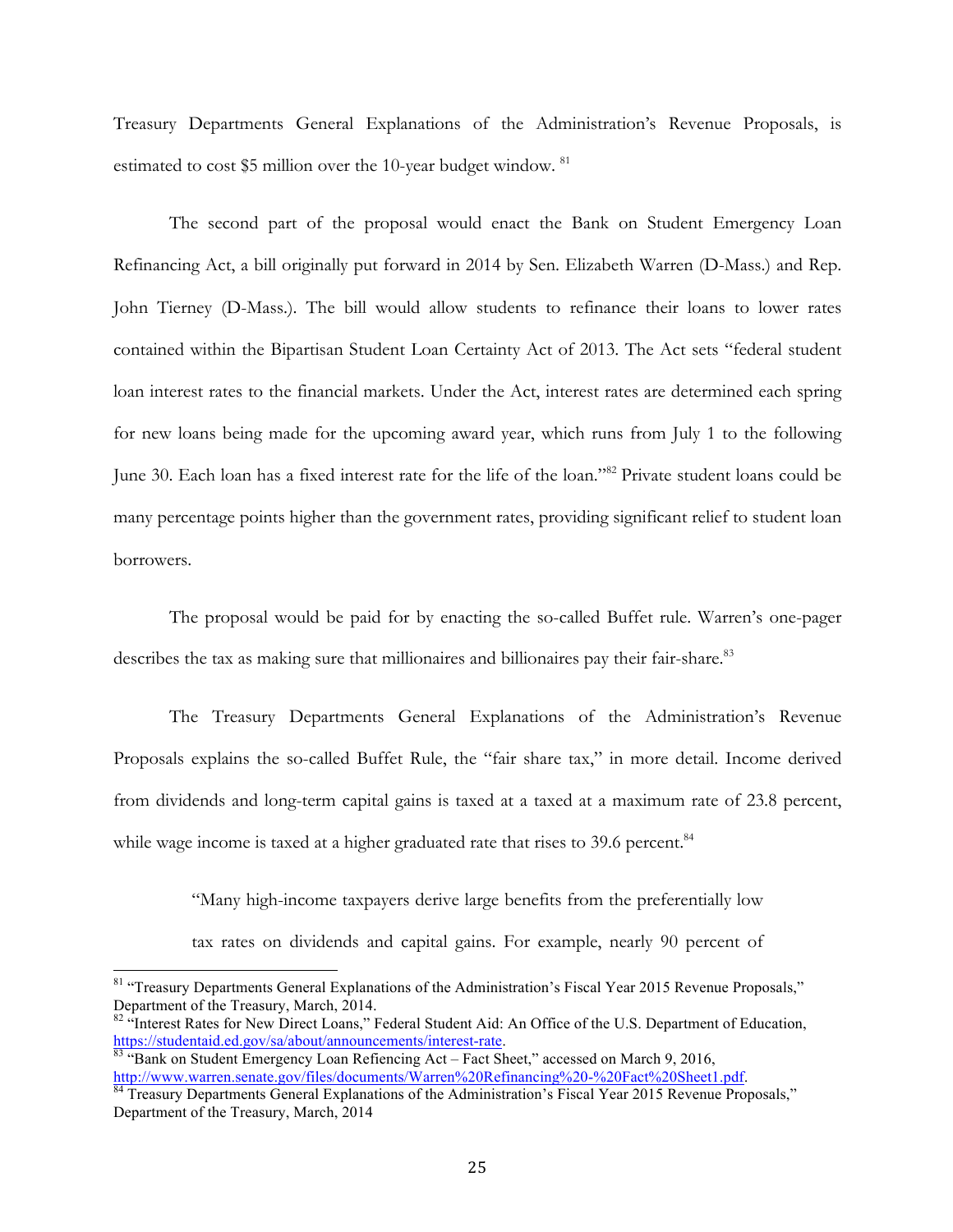families in the top 0.1 percent of the income distribution benefit from the lower tax rate on dividends and capital gains, compared to less than 10 percent of families in the bottom 60 percent of the income distribution. High-income investors, who have large amounts of dividends and capital gains, can have tax burdens that are much lower than those paid by equally well-off high-income workers. In addition, the maximum 23.8-percent tax rate on dividends and capital gains is well below the statutory tax rates on wages faced by many lower-income families."<sup>85</sup>

### **Authorization**

The first part of the proposal would amend Section 108(f) of the Internal Revenue Code to read as follows:

> "(1) IN GENERAL- In the case of an individual, gross income does not include any amount which (but for this subsection) would be includible in gross income by reason of the discharge (in whole or in part) of any student loan if such discharge was pursuant to--

`(A) a provision of such loan under which all or part of the indebtedness of the individual would be discharged if the individual worked for a certain period of time in certain professions for any of a broad class of employers, or

 $\Gamma(B)$  subsections (d)(1)(D) and (e)(7) of section 455 or section 493C(b)(7) of the Higher Education Act of 1965 (relating to income contingent and incomebased repayment, respectively).'.

 <sup>85</sup> Ibid.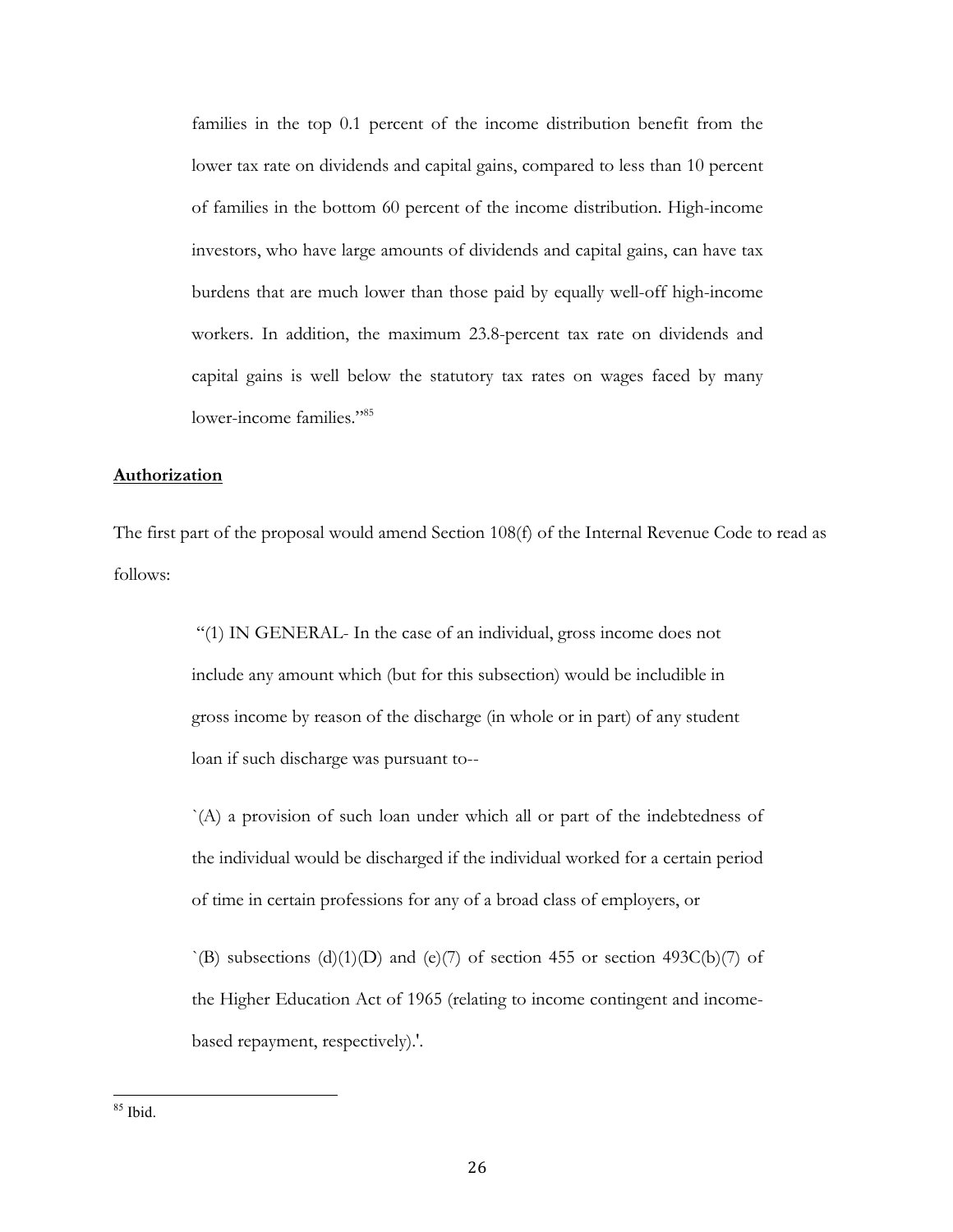(b) Effective Date- The amendments made by this section shall apply to discharges of indebtedness after the date of the enactment of this Act."<sup>86</sup>

The second part of the proposal would amend Section 451 of the Higher Education Act of 1965 (20 U.S.C. 1087a(a)), section 140 of the Truth in Lending Act (15 U.S.C. 1650), and would add section 59A to the Internal Revenue Code which would create the Fair Share Tax On High Income Earners.

#### **Implementation**

The proposal would be implemented in two parts. The relieving tax liability on student loan borrowers who use income-based and income-contingent repayment plans would be effective immediately after the passage of the bill. The second part of the bill that would allow students to refinance their loans would require the Secretary of Education to setup a program to allow for the exchange of loans. The Department of Education would need to issue regulations on specifically directing how students with private loans would exchange those loans for new federal loans.

# **Policy Analysis**

<u> 1989 - Johann Stein, marwolaethau a bh</u>

The proposal is made up of two distinct parts. The first would create a non-taxable event when the loans from income-based and income-contingent repayment are discharged. Under current law, when student loans are repaid using income-based and income-contingent repayment plans, the amount that is forgiven is taken in gross income in the year discharged.<sup>87</sup>

<sup>86 &</sup>quot;Student Loan Tax Debt Relief Act," Rep. Jim McDermott, May 19, 2015.<br><sup>87</sup> "Memo to Honorable Sander Levin," Department of the Treasury, September 19, 2006.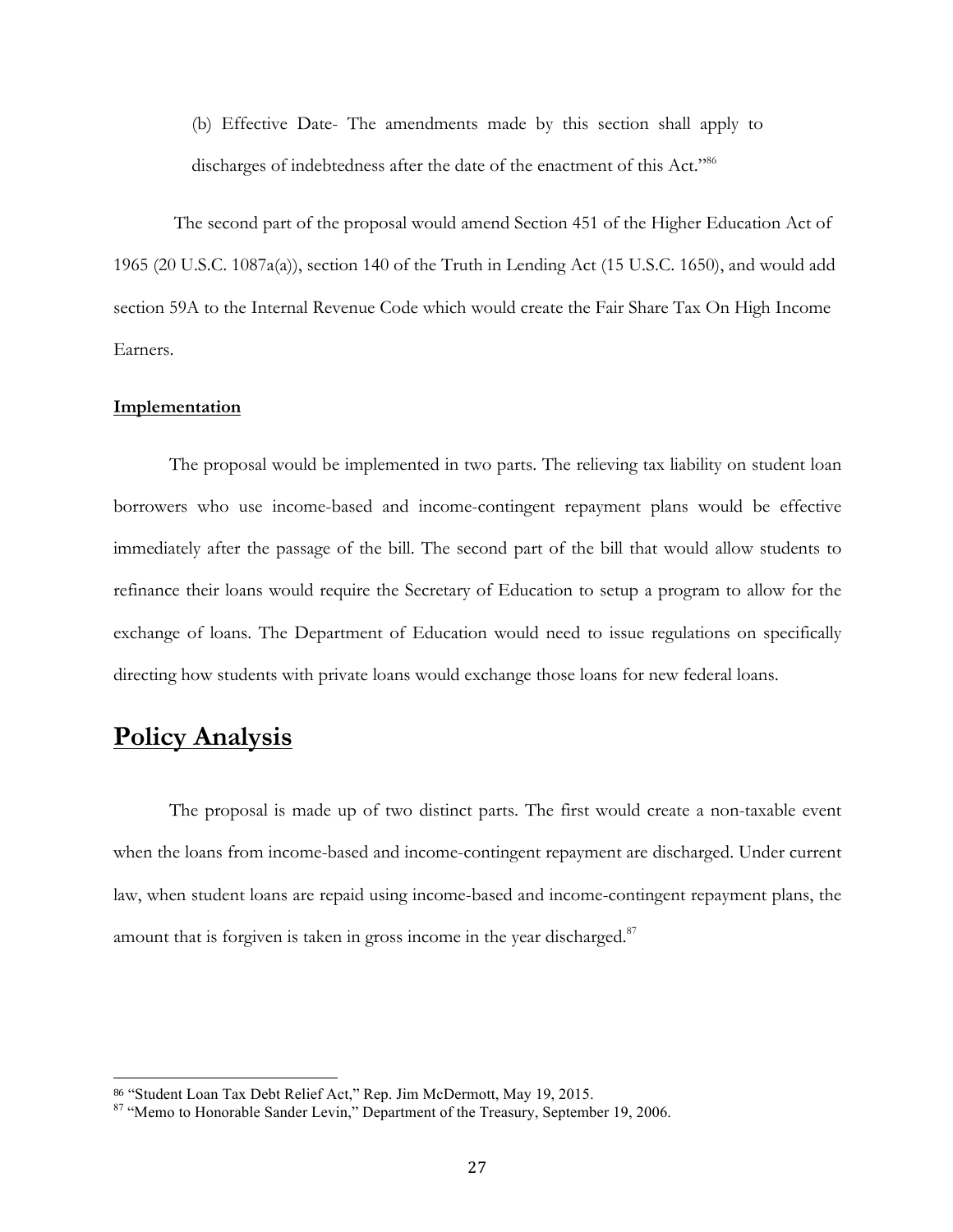A student with \$39,500 in student debt who uses income-based or incomecontingent repayment plans could end up paying \$41,000 in loan forgiveness, according to the Office of Management and Budget.<sup>88</sup>

The proposal, according to Treasury, would cost \$5 million over 10 years.<sup>89</sup>

The proposal could need to be implemented by the Treasury Department after the legislation is passed. The change in law is not going to require the Treasury Department to spend significant amount of put the change into force, making it more likely that the change will be enforced.

The proposal has been part of the Treasury Department's recommendations for tax policy for a number of years. So unlike some proposals that a member of Congress would want to advance, there is likely to be little push back on this policy from the Office of Tax Policy within the Treasury Department.

A positive of the first part of this proposal is that it costs very little  $-$  \$5 million over 10 years. The fact that it is so inexpensive is likely to make it a proposal that could be tacked onto another proposal without many people noticing.

A negative of the cost is that it is not revenue neutral. It is much easier to get something into a bill if it is revenue neutral than if it is going to cost money.

Another positive of the proposal is that it might encourage more student loan borrowers to enroll in income-based and income-contingent repayment plans.<sup>90</sup> The

 <sup>88</sup> Ron Lieber, "For Student Borrowers, Relief Now May Mean a Big Tax Bill Later," *The New York Times*, December 14, 2012.

<sup>&</sup>lt;sup>89</sup> Treasury Departments General Explanations of the Administration's Fiscal Year 2015 Revenue Proposals," Department of the Treasury, March, 2014.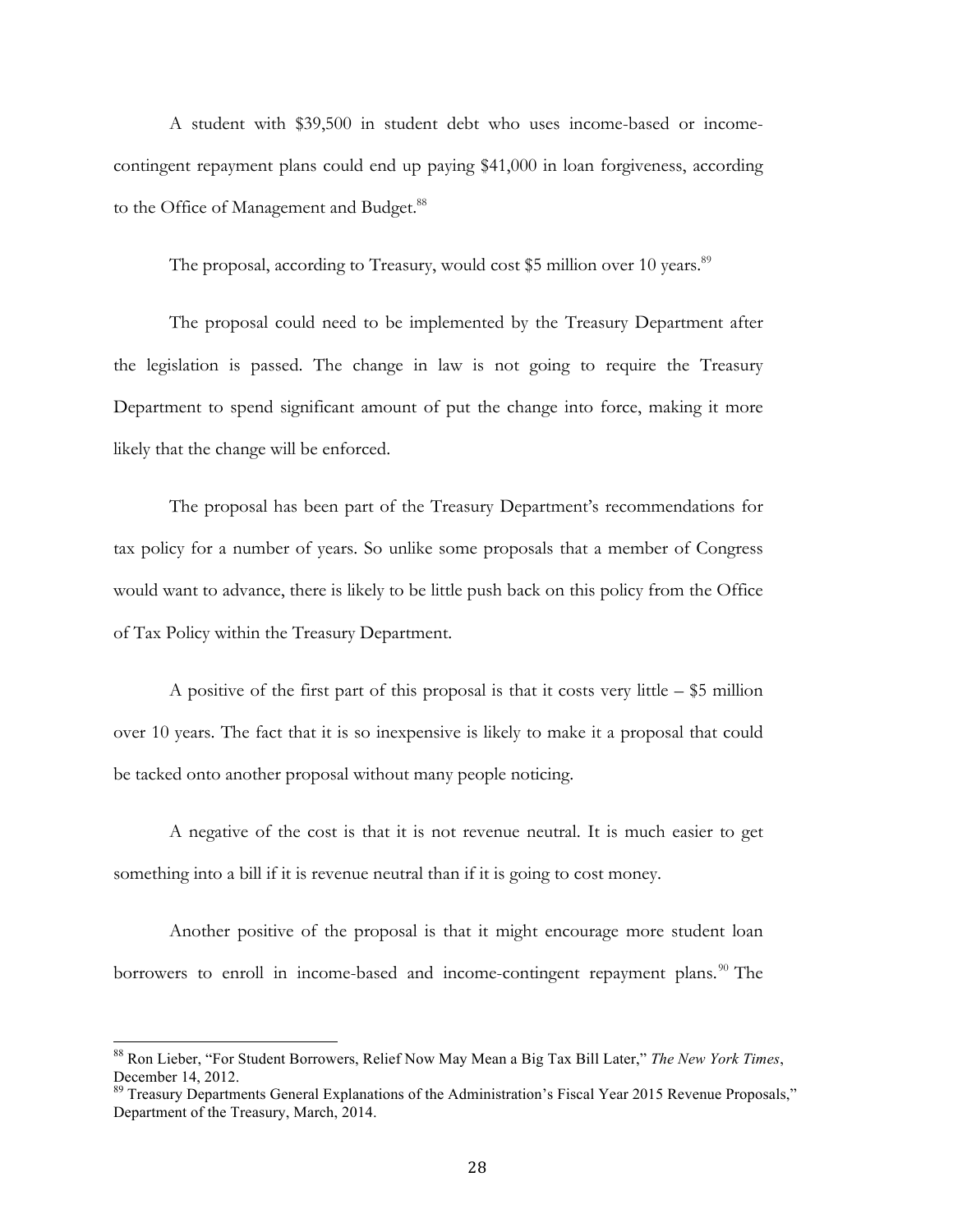negative of this is that if more student loan borrowers take advantage of this program it is going to cost the government more and more money as more people are eligible for forgiveness of their loans. The fact that it will cost more and more over time is a function of the fact that there are more students attending institutions of higher education.

The second part would allow students with FFELP, Direct and private student loans to refinance those loans into a federal student loan at a lower rate. The second part of the proposal would be fully offset by instituting the so-called Buffett Rule.<sup>91</sup>

The so-called Buffett Rule would put a minimum tax on those earning more than a million dollars a year. The Treasury Department in outlining the policy behind this pay-for said that those in the upper-income brackets are able to lower their adjusted gross income by using the itemized deduction over the standard deduction. It also says that high income taxpayers more often earn their income from dividends and capital gains than from wage income.

The pros of the second part of this proposal are that it would be fully offset by instituting a tax on higher income taxpayers. Having a proposal that does not add significantly to the debt is a positive that would allow Democrats could get behind the deal. Democrats in recent years have been loathed to add to the nation's debt. A recent example of how Democrats get wary about supporting legislation that adds to the debt came during the debate in 2015 over the massive tax package. House Majority Whip Steny Hoyer (D-Md.) said that adding to the nation's debt is "a very high concern" and is "very controversial."<sup>92</sup> Thus, having a low cost is a positive. Another thing to point out is that

<sup>&</sup>lt;sup>90</sup> Treasury Departments General Explanations of the Administration's Fiscal Year 2015 Revenue Proposals," Department of the Treasury, March, 2014.

<sup>&</sup>lt;sup>91</sup> "Letter to Honorable Elizabeth Warren: S. 2292, Bank on Students Emergency Loan Refinancing Act," Congressional Budget Office, June 4, 2014.

<sup>92</sup> Brian Faler, "Tax deal swelling into \$800 billion blowout," *Politico*, December 2, 2015.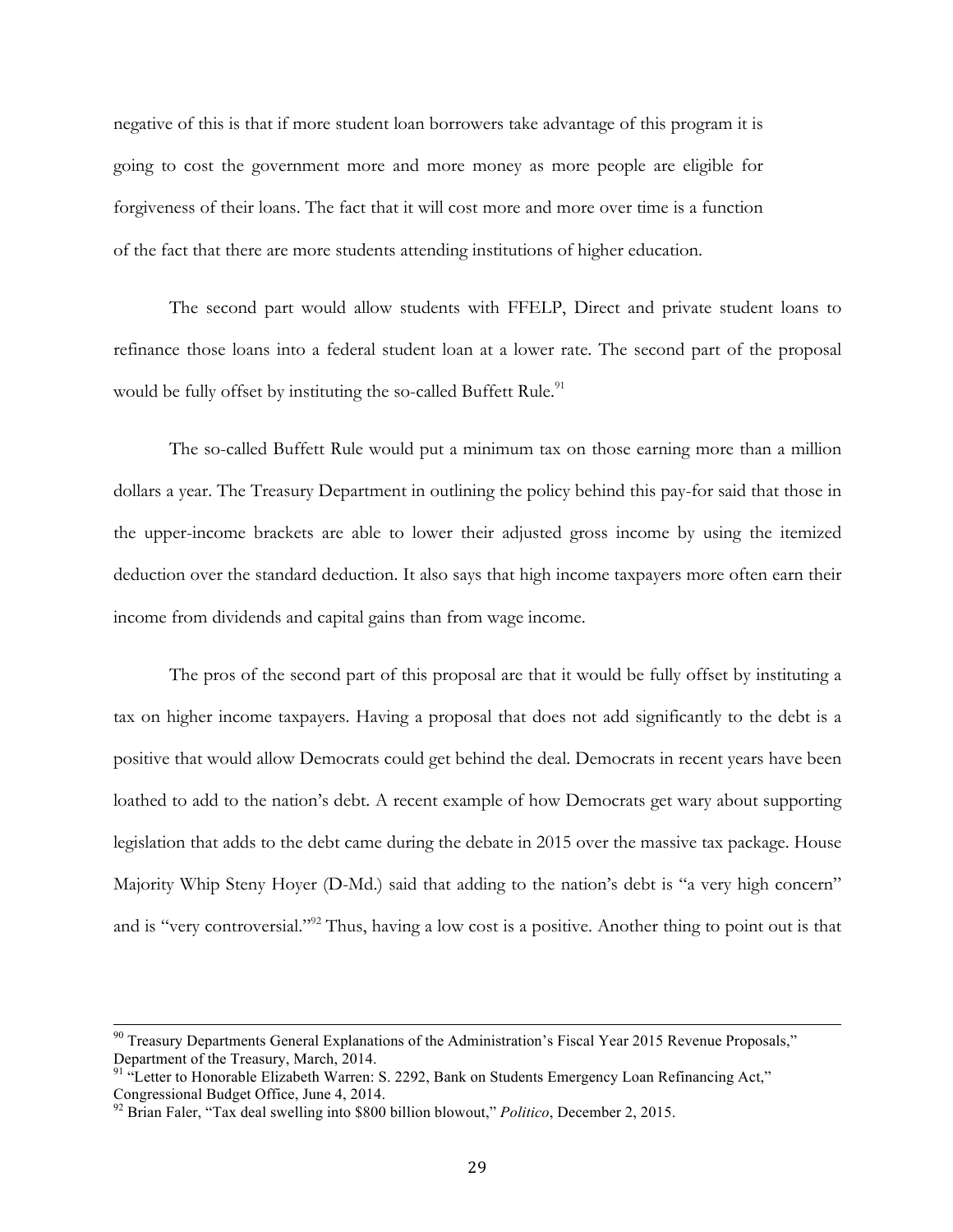the fact that the proposal is budget neutral means that it will not add to the debt of deficit, meaning it will have no negative budgetary issues.

There is a question of whether wiping away hundreds, thousands, or tens of thousands of dollars of debt is equitable.

Jason Delisle, at the New America Foundation argues that it is not. "You forgive someone's loans, then you stick them with a tax bill that's equivalent to making three or five or 10 more years of payment on the loan."<sup>93</sup>

While one person that *The New York Times* spoke with for a story said they should not be allowed off the hook. "I think it's perfectly fair," Stephanie Day who the Times interviewed said.<sup>94</sup>

The other question is whether this policy will help the problem outlined at the front of this memo: will this this policy proposal with its two subcomponents help the economy?

# **Political Analysis**

The political analysis of this proposal is fairly straight forward: taken together the to parts of the package has little chance of passing. Despite the fact the student loans have become a hot political issue during the past couple of years, with Democrats, including prominent members of the House, Senate and the presidential contenders, as well as Republican Presidential candidate Marco Rubio, talking about this issue, the issue is unpalatable for a number of political reasons.

 <sup>93</sup> Ron Lieber, "For Student Borrowers, Relief Now May Mean a Big Tax Bill Later," *The New York Times*, December 14, 2012.

 $94$  Ibid.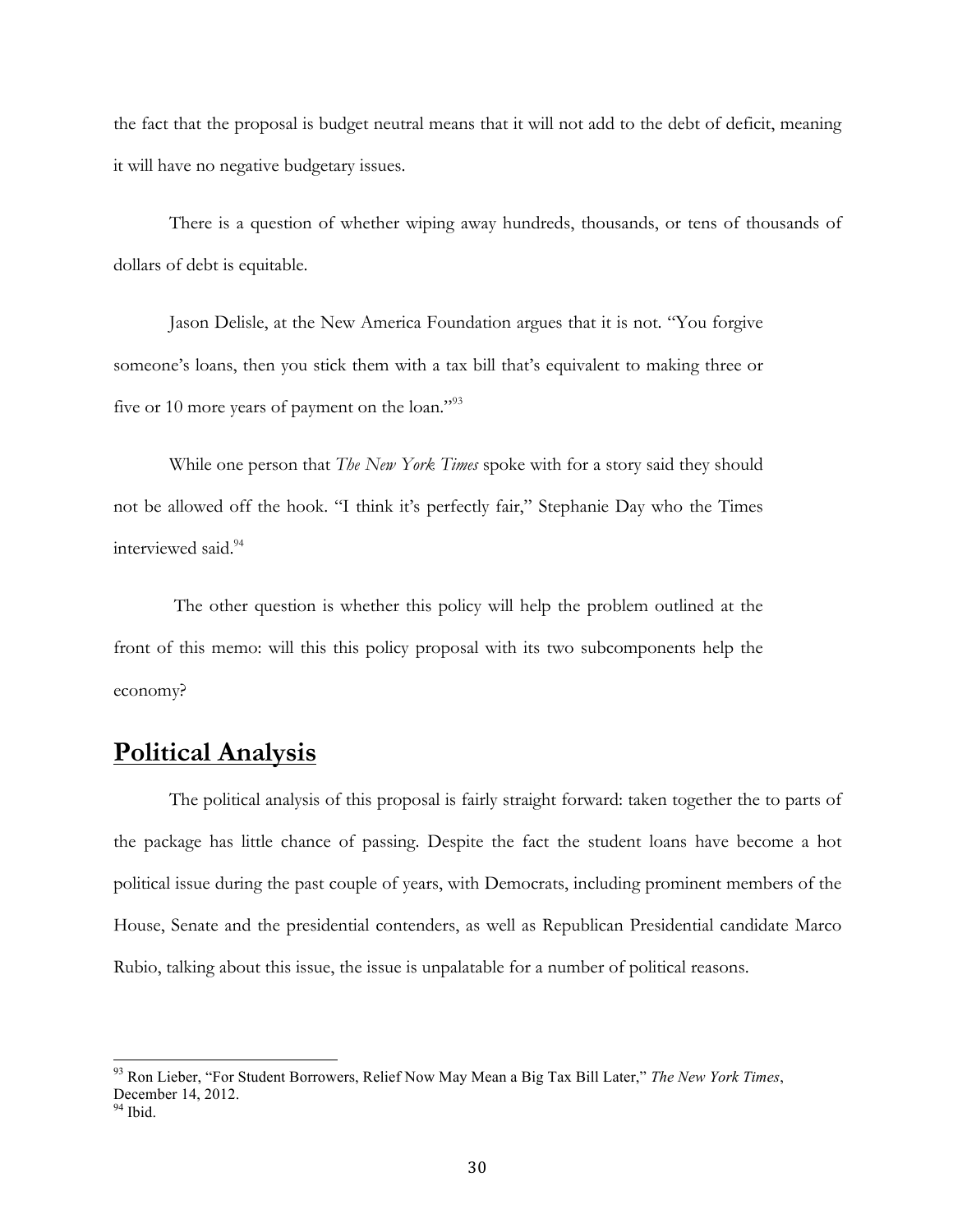Republicans will whole-heartedly disagree with imposing a tax on upper-income taxpayers to offset the costs of refinancing student loans. When the bill was brought up in 2014, then Republican Senate Minority Leader Mitch McConnell (R-Ky.) said the bill was "not about student loans" but was a way for Democrats to "cover their hides" and have something to run on in November.<sup>95</sup>

After the bill failed to gain enough votes to move forward in the Senate in 2014, Warren told reporters that voters should "ask every single Republican who voted against this bill; why protecting billionaires are more important than giving our kids a chance to pay off their loans."<sup>96</sup>

A negative of using the so-called Buffett Rule is that it is not likely to garner support from the other side of the aisle. Republicans have been clear in their opposition to this proposal. Senator John Thune (R-S.D.), speaking about the tax, said the proposal "would do one thing and one thing only, and that is target higher taxes on a small subset of our population in order to serve a political purpose."97

The Warren bill was not the first time that Senate Democrats brought up a bill with a payfor of the so-called Buffett Rule. In 2012, Senate Republicans put the kibosh on bringing up the "Paying a Fair Share Act" by not providing the Senate Democrats with the needed 60 votes to allow the bill to move forward. McConnell speaking on the floor lambasted Democrats for bringing the bill to the floor that was little more than a political stunt. "By wasting so much time on this political gimmick that even Democrats admit won't solve our larger problems, it's shown the president is more interested in misleading people than he is in leading," Mr. McConnell said.<sup>98</sup>

 <sup>95</sup> Erica Weiner, "Senate Republicans block Sen. Elizabeth Warren's bill to reduce student loan debt," *The* 

*Associated Press*, June 14, 2014.<br><sup>96</sup> Patrick Johnson, "After Student Loan Refinancing Bill Blocked In Senate, Calls For Holding Republicans Accountable," Masslive.com, June 11, 2014.<br><sup>97</sup> David Welna, "Senate Republicans Block Debate On Buffett Rule," NPR, April 17, 2012.

<sup>&</sup>lt;sup>98</sup> Jonathan Weisman, "In Senate, Republicans Block Debate on 'Buffett Rule'", *The New York Times*, April 16, 2012.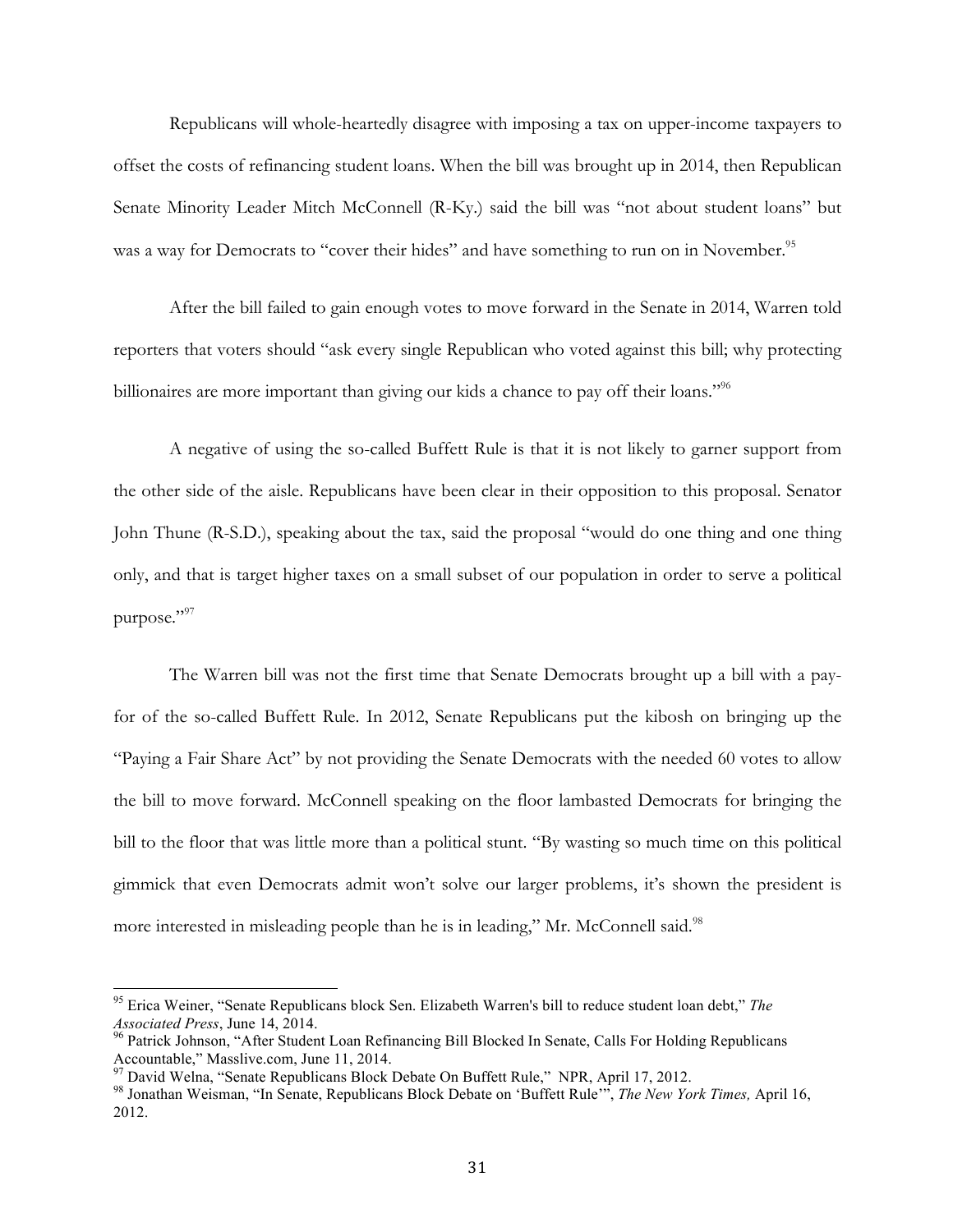Republican opposition to the tax on upper-income taxpayers comes despite polls that show overwhelming support for the policy proposal. A Gallop poll from a week before the vote was taken in the Senate in 2012 showed that "60 percent of Americans supported the proposal, including 63 percent of political independents." The Senate's number three Democrat and leader of the Senate's messaging arm, Charles Schumer, said that the Democrats are on the right side of this momentous issue. The polls, Schumer said, are "proof positive" that "for first time in decades, maybe generations, they're on the defensive on their signature issue," taxes.<sup>99</sup>

Since 2012, the Senate has tried to bring up for a vote the so-called Buffett Rule, either as a free standing measure or as part of a larger measure a number of times without having any success.<sup>100</sup>

The other part of the proposal does have a greater chance of moving forward. Republicans have expressed an interest in joining on to a bill that would make sure debt forgiveness at the end of the income-based repayment and income-driven repayment plans do not create a taxable event. George Callas, then senior tax counsel to Ways and Means Chairman Paul Ryan (R.-Wis.), said that Ryan would not consider this proposal outside of tax reform, despite the low \$5 million cost over the 10 year budget window. Everything, he said, will be considered through the prism of tax reform.

Another member of the Ways and Means Committee Kenny Marchant is (R-Texas) tax staffer said that his boss likes the policy, but the optics are a mess. There were more than 50 Democrats on the bill at the time Marchant's office was approached to join the bill. The staffer said his boss could not join because he could not be the first Republican to join a Democrat-laden bill.

 <sup>99</sup> Jonathan Weisman, "In Senate, Republicans Block Debate on 'Buffett Rule'", The New York Times, April 16, 2012.

<sup>&</sup>lt;sup>100</sup> Don Maples, "Buffett Rule" Congressional Research Service, March 9, 2016.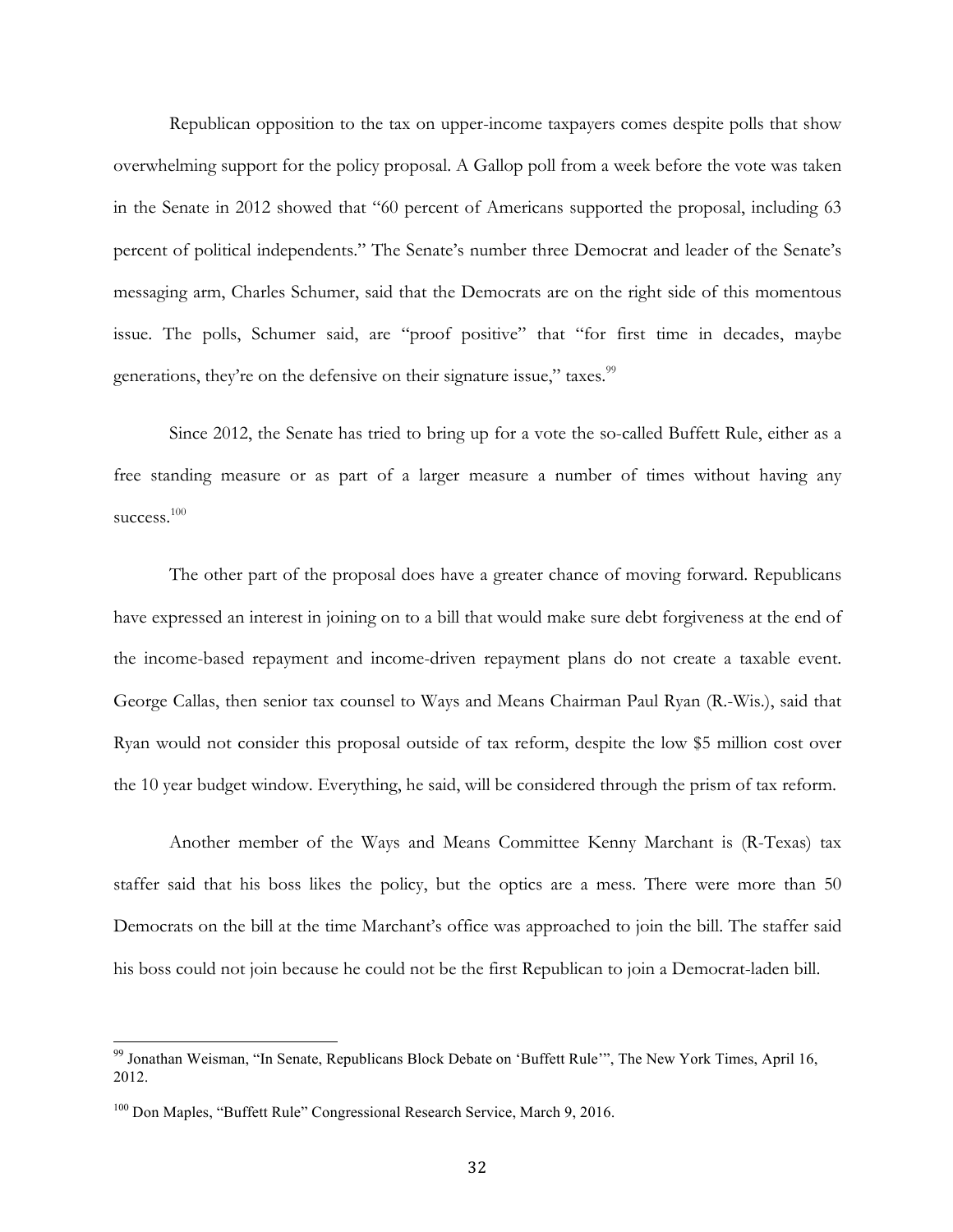Marchant's staffer hit on a key problem with the bill, at least in its current form. The bill has 55 members from the Democratic Party and none from the Republican Party. Republicans view with skepticism a bill that is so lopsided when it comes to cosponsors. If it was more even, then it would be a totally different ballgame for this provision.

The positive sign that Marchant's staffer provided is an indication that there is support for the policy once the optics of the bill changes; namely, waiting for this bill to expire in the  $114<sup>th</sup>$ Congress and start fresh in the 115<sup>th</sup> Congress with a coalition of Democrats and Republicans on the bill.

One of the ways that the pitch could be shifted to address the concerns of Republicans who are on the fence is to focus on the cost of implementing this program. The Treasury Department estimates that this proposal would cost only \$5 million over ten years. With \$1.3 trillion in outstanding student debt and 40 million individuals with student loans, this is not an issue that is going away soon. Also making the debt forgiveness a non-taxable event would get rid of a tax.

Adjusting the message to say that the supporting this is a tax reduction and will cost very little would allow more Republicans support the proposal.

The benefits of moving forward with this proposal are that it takes two highly popular proposals, the Warren bill and your bill, the bill that makes the discharge of debt from income-based and income-contingent repayment plans, and bundles them together. Democrats can use the opportunity to rally around the proposal to use it to continue to push the issue into the election year.

The proposal will also live on past the time that you will be in Congress, since you are retiring at the end of this Congress. Other members can take up this package and continue to move the ball forward with these popular provisions bundled as a proposal.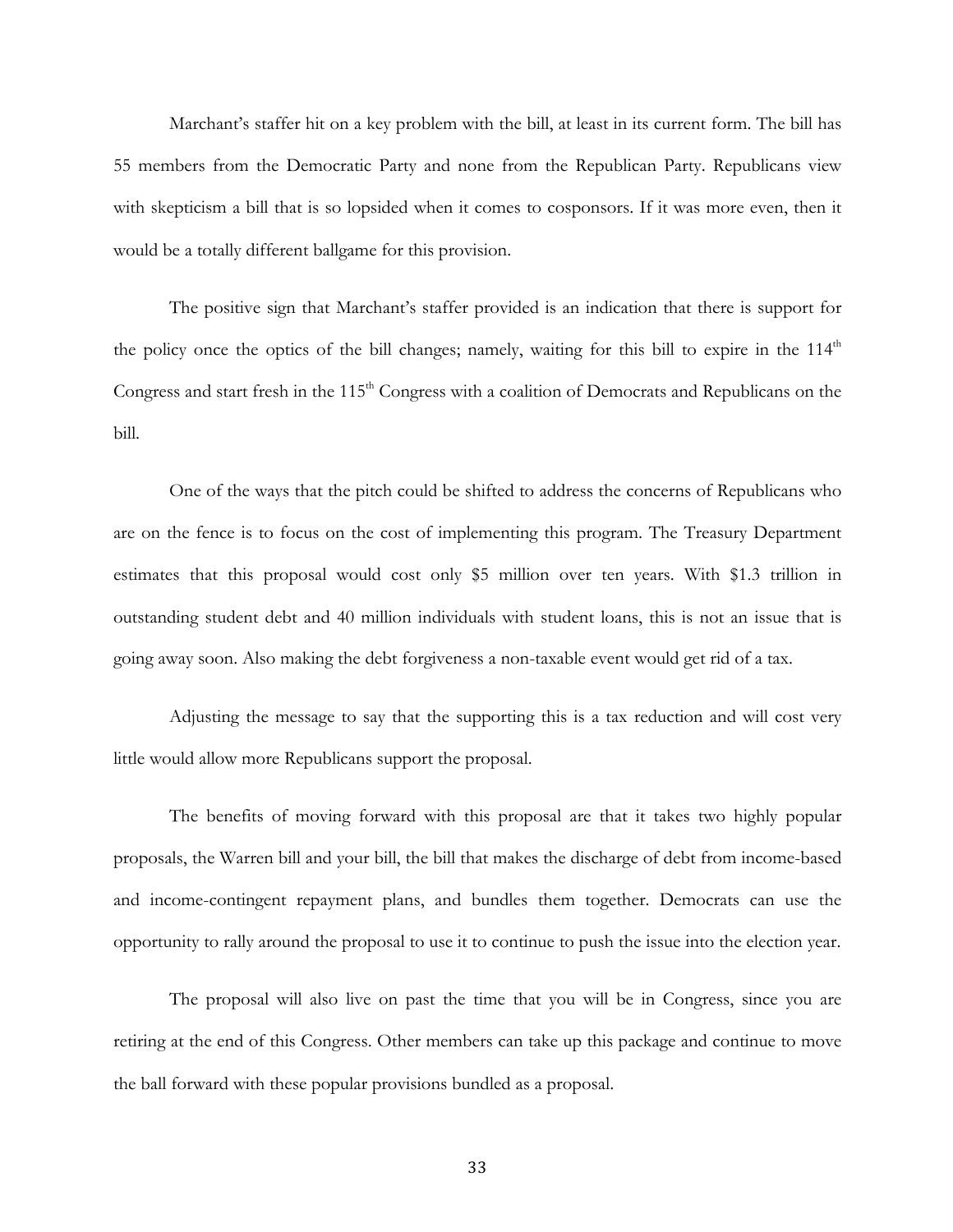For the Democratic Party, this might be a good way to motivate the base. Voter turnout in the early primary and caucus states on the Democratic side has been much lower compared to the 2008 contest.<sup>101</sup> This series of proposals, if Democrats rally around them, might be a catalyst for the base.

If this proposal were to make it through Congress, it would need a friendly administration that would be willing to sign the bill into law. More than that, there would be a whole series of rule makings that could be slowed up by an administrative agency that does not want the rules to move forward.

Another theme that Democrats have used in their messaging is eliminating the class disparity that exists between the upper class and the middle-class. For the Democrats, the Buffett Rule would the wrongs, which they say allows billionaire investor Warren Buffett to pay a lower tax rate than his secretary.

Jay Carney, then White House Press Secretary, said of the Buffett Rule "the tax code should not be written in a way that allows the wealthiest Americans to pay taxes at a lower rate than middleclass Americans."<sup>102</sup>

By advancing a proposal, which contains the Buffett Rule, Democrats can hope to drive a wedge between the electorate and Republicans. In 2012, when the Senate brought the Buffett Rule bill up in the Senate, then Republican president nominee Mitt Romney said the bill represented a

<sup>&</sup>lt;sup>101</sup> Chuck Ross, "Democratic Turnout Down 32% In Super Tuesday States Compared To 2008," The Daily Caller, March 2, 2016.

<sup>&</sup>lt;sup>102</sup> David Jackson, "Obama, like Buffett, pays lower tax rate than his secretary," The USA Today, April 16, 2012.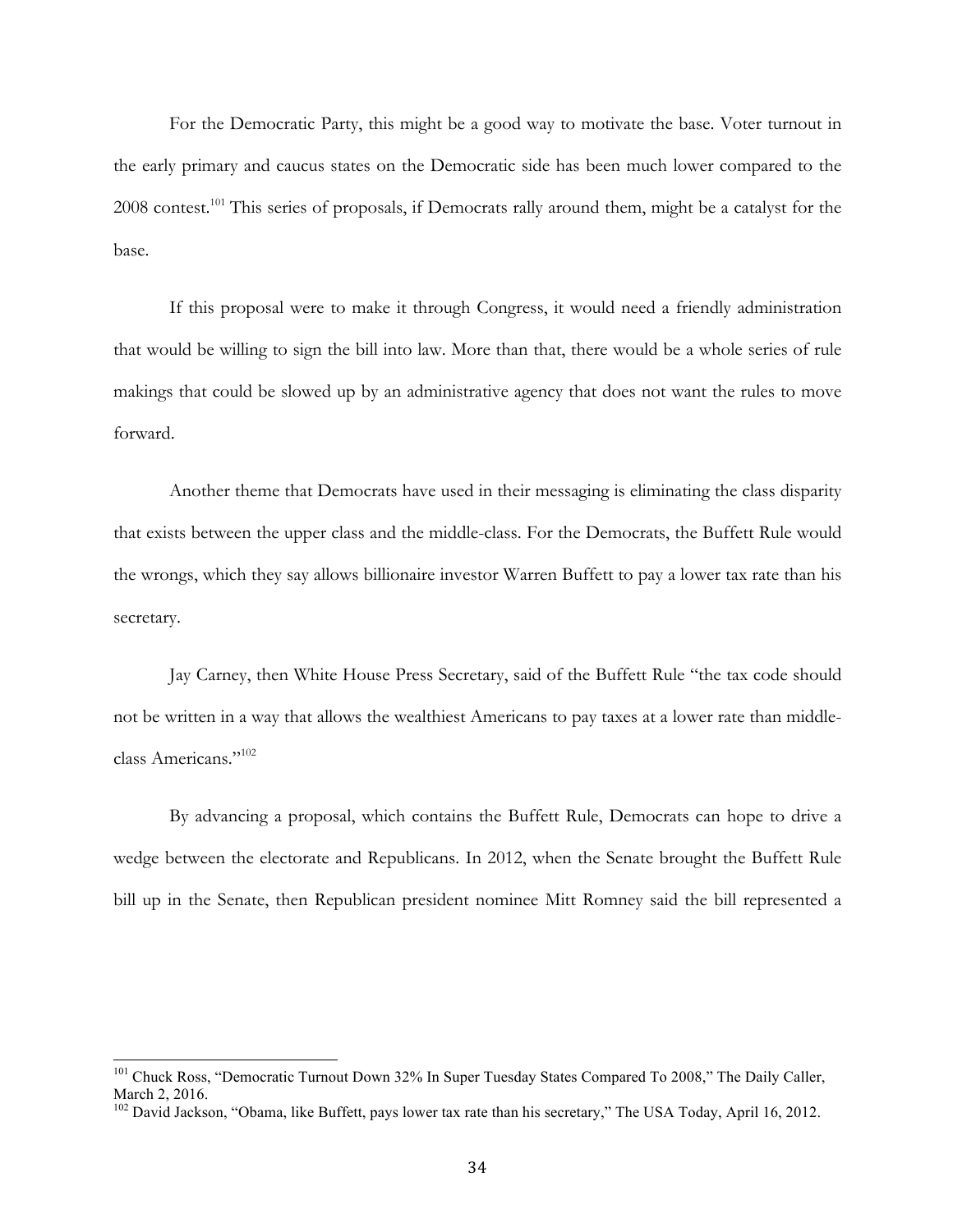"new source of division…'let's find the very most successful in our country and say they're bad guys,'" Romney said at a recent campaign stop. "'Go after 'em. And let's divide America.'"103

# **Recommendation**

Congressman McDermott, I think that you should not move forward with the proposal as presented in the policy recommendation section. The income-based and income-driven repayment debt forgiveness being made a non-taxable event is being advanced by the Treasury Department and the Obama administration. This is a priority for the administration and is something that they could help move the ball forward on.

Second, you have introduced a bill, H.R. 2429, that would make this event non-taxable. From the  $110<sup>th</sup>$  Congress where it was first introduced to this Congress, the  $114<sup>th</sup>$ , it has gained a tremendous amount of support among members of the House Democratic caucus, going from two cosponsors to 55 cosponsors.

Third, this bill has a small price tag of \$5 million over ten years. The low price tag might make it attractive to Republicans who want to get involved in the debate surrounding student loans.

Fourth, creating a non-taxable event such as this one is a tax cut, and Republicans are generally supportive of tax cuts. If this bill is pitched as a tax cut, it might have a chance of getting more support.

Fifth, the so-called Buffett Rule alienates Republicans. Republicans blocked the Paying a Fair Share Act in 2012 and the Warren bill in 2014, each which either contained the so-called Buffett

 <sup>103</sup> Ibid.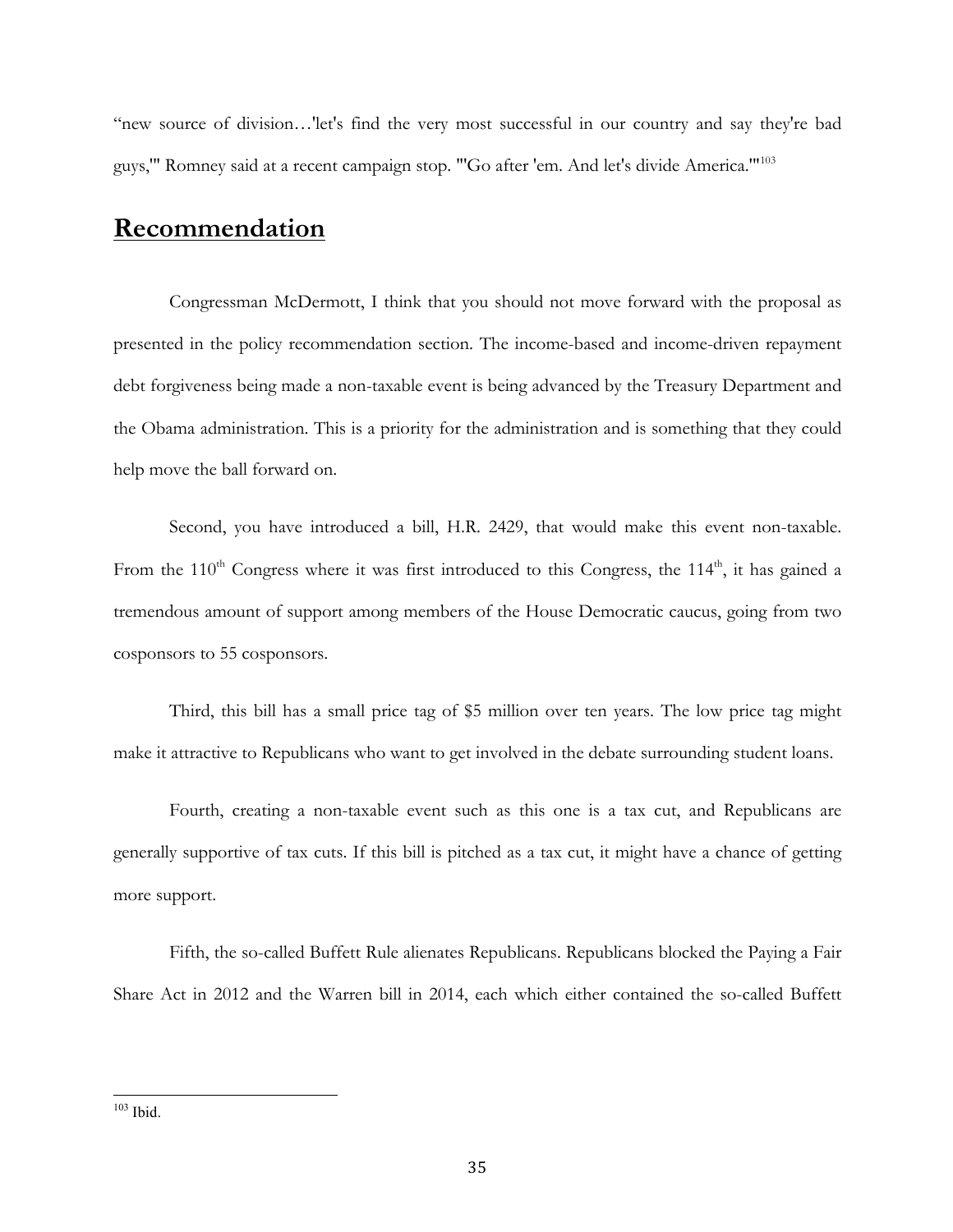Rule. This package, with the first proposal has a chance of moving forward, but adding this second element with the so-called Buffett Rule is likely to doom it.

Finally, this proposal will not help alleviate the problem of student loan borrowers being able to have more capital to invest in the economy. Yes, refinancing a student loan to a lower interest rate would provide the borrower with potentially more disposable income per month. However, there is nothing to indicate that the amount that student loan borrowers who refinance would invest the money into the economy rather than save. Second, getting rid of the tax penalty on income based repayment and income contingent repayment may have a long term effect on the economy, by freeing up people from having to save for a future tax bill, but the evidence of this is not clear.

For all of these reasons, I would not recommend you move forward with the policy outlined in this proposal.